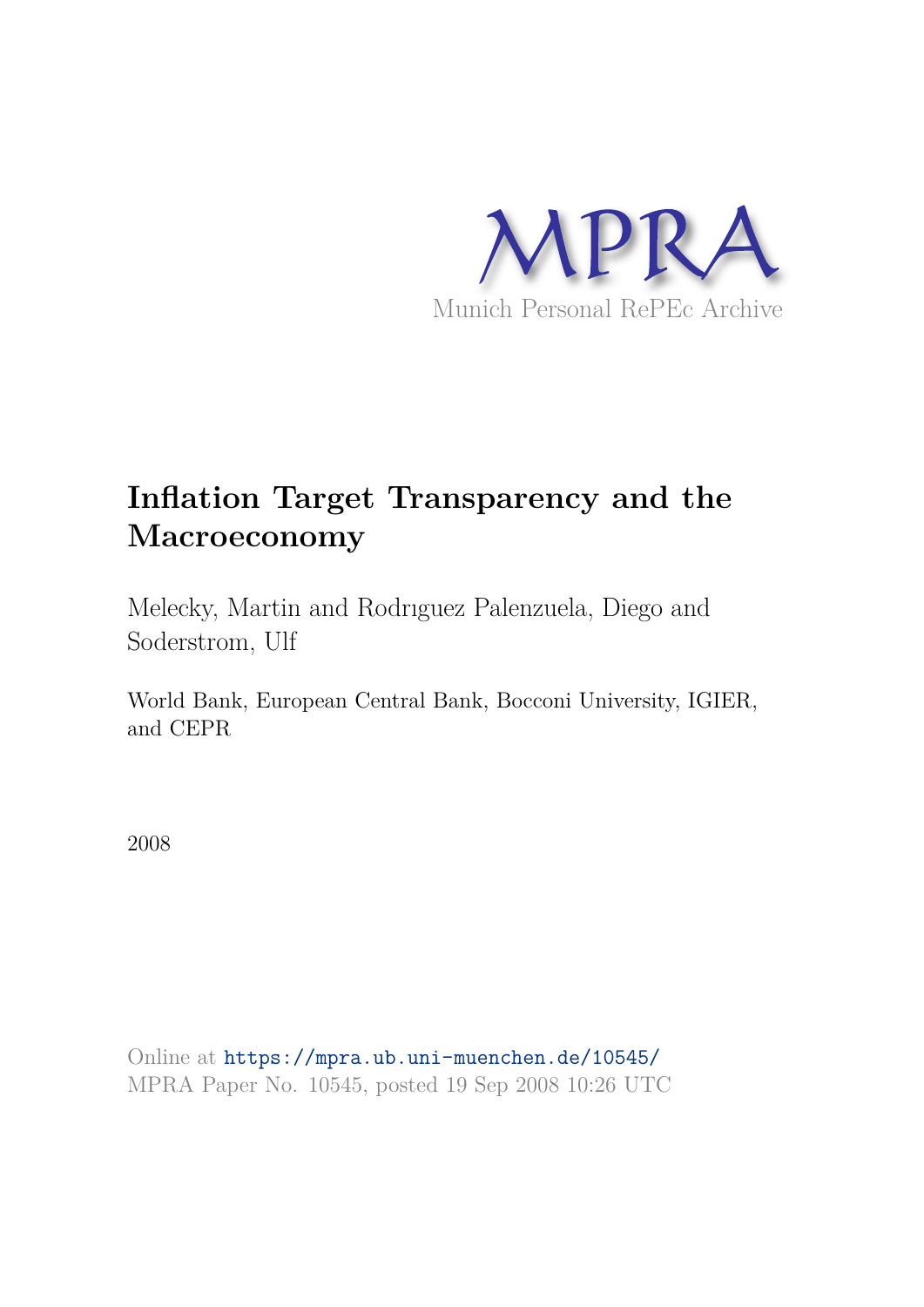# Inflation Target Transparency and the Macroeconomy

Martin Melecky World Bank

Diego Rodríguez Palenzuela European Central Bank

Ulf Söderström<sup>∗</sup> Bocconi University, IGIER, and CEPR

January 2008

#### Abstract

We quantify the effects of monetary policy transparency and credibility on macroeconomic volatility in an estimated model of the euro area economy. In our model, private agents are unable to distinguish between temporary shocks to the central bank's monetary policy rule and persistent shifts in the inflation target, and therefore use optimal filtering techniques to construct estimates of the future monetary policy stance. We find that the macroeconomic benefits of credibly announcing the current level of the time-varying inflation target are reasonably small as long as private agents correctly understand the stochastic processes governing the inflation target and the temporary policy shock. If, on the other hand, private agents overestimate the volatility of the inflation target, the overall gains of announcing the target can be substantial. We also show that the central bank to some extent can help private agents in their learning process by responding more aggressively to deviations of inflation from the target.

Keywords: Credibility; Transparency; Inflation targeting; Imperfect information; Private sector learning.

JEL Classification: E32, E52, E58.

<sup>\*</sup>Corresponding author: Ulf Söderström, IGIER, Bocconi University, Milan, Italy; ulf.soderstrom@unibocconi.it. This paper was prepared for the 11th Annual Conference of the Central Bank of Chile on "Monetary Policy under Uncertainty and Learning," in Santiago, November 15–16, 2007, and has previously been circulated under the title "Monetary Policy Credibility and the Macroeconomy." We are grateful for comments from Alex Bowen, Jim Bullard, Andy Levin, John McDermott, Luca Sala, Paul Söderlind, Antonella Trigari, John Williams, Tony Yates, and the editors, Klaus Schmidt-Hebbel and Carl Walsh. We also thank seminar participants at Bocconi University, the Bank of Finland, the Federal Reserve Board, Uppsala University, the Swiss National Bank Research Conference on "Expectations and Monetary Policy" in Zurich, September 2007, the Third Banca d'Italia-CEPR Conference on Money, Banking and Finance on "Monetary Policy Design and Communication" in Rome, September 2007, and the 11th Annual Conference of the Central Bank of Chile on "Monetary Policy under Uncertainty and Learning," in Santiago, November 2007. Finally, we thank Eric Swanson for sharing his Matlab code. All views, conclusions, and opinions expressed in this paper reflect solely those of the authors and do not represent those of the World Bank or the European Central Bank.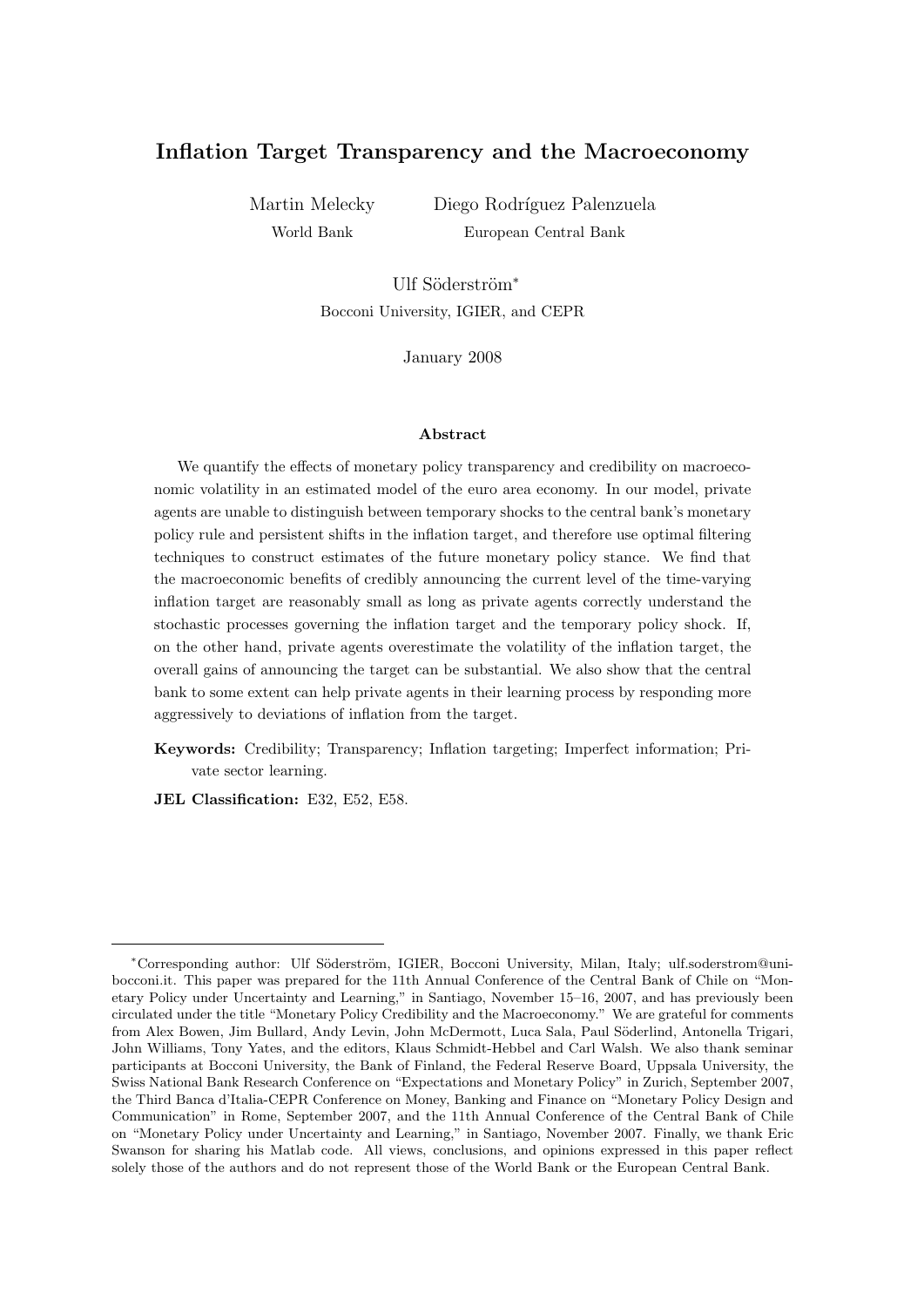### 1 Introduction

During the last twenty years many central banks have adopted increasing standards of transparency in communicating their monetary policy objectives, in particular regarding the explicit definition and quantification of their price stability objective or inflation target. One important benefit of increased transparency is that of preparing the ground for central banks increasing their credibility and facilitating the anchoring of private sector inflation expectations in line with stated objectives (see, for instance, Leiderman and Svensson, 1995, or Bernanke, Laubach, Mishkin, and Posen, 1999). As economic theory suggests that private decisions are partly determined by agents' expectations concerning the future, inflation targeting, by anchoring inflation expectations, should be expected to simplify private agents' decisions, thereby reducing macroeconomic volatility and increasing overall welfare.

Several authors have produced empirical evidence that inflation targeting coupled with central bank independence has had the effect of anchoring inflation expectations. For instance, Levin, Natalucci, and Piger (2004) find that private sector inflation forecasts in the United States (where monetary policy is not guided by an inflation target) are highly correlated with a moving average of lagged inflation, while this correlation is essentially zero in a number of countries with formal inflation targets. Gürkaynak, Levin, and Swanson (2006) and Gürkaynak, Levin, Marder, and Swanson (2007) show that long-term inflation expectations tend to be less responsive to macroeconomic announcements in countries with independent inflation-targeting central banks, such as Canada, Sweden, or the United Kingdom after 1997, than in countries where the central bank is either not independent or does not have an explicit inflation target, for instance the U.S. or the U.K. before formal independence in 1997.

However, there is no strong evidence that this effect on inflation expectations has reduced macroeconomic volatility in general. While many economies, for instance the U.K. and Sweden, have performed well after the introduction of inflation targets, other economies without formal inflation targets, in particular the U.S., have shown similar, or even more impressive, performance.<sup>1</sup>

This paper aims at better understanding the links between, on the one hand, monetary policy credibility and communication and, on the other, private sector expectations and macroeconomic volatility. We study an empirical dynamic stochastic general equilibrium (DSGE) model of the euro area, estimated by Smets and Wouters (2003). In our specification of the model, private agents observe changes in the monetary policy stance (the central bank's interest rate instrument), but are unable to distinguish between temporary deviations from the central bank's monetary policy rule and permanent shifts in the inflation target. Agents therefore use the Kalman filter to construct optimal estimates of the current inflation

<sup>&</sup>lt;sup>1</sup>Cecchetti and Ehrmann (1999) and Levin, Natalucci, and Piger (2004) instead suggest that the introduction of a formal inflation target may lead to higher volatility in output, as the central bank shifts its preference toward stabilizing inflation and the economy moves along a fixed inflation/output volatility frontier. However, they do not find strong empirical support for this hypothesis. Benati (2006) finds that explicit inflation targeting (as in the U.K., Sweden, Canada, and New Zealand) or the adoption of a quantitative definition of price stability (as in Switzerland and the euro area) has led to a significantly lower degree of inflation persistence. Yet he also finds that the U.S. has been able to achieve a low degree of inflation persistence since Chairman Volcker's mandate even without announcing an explicit inflation target.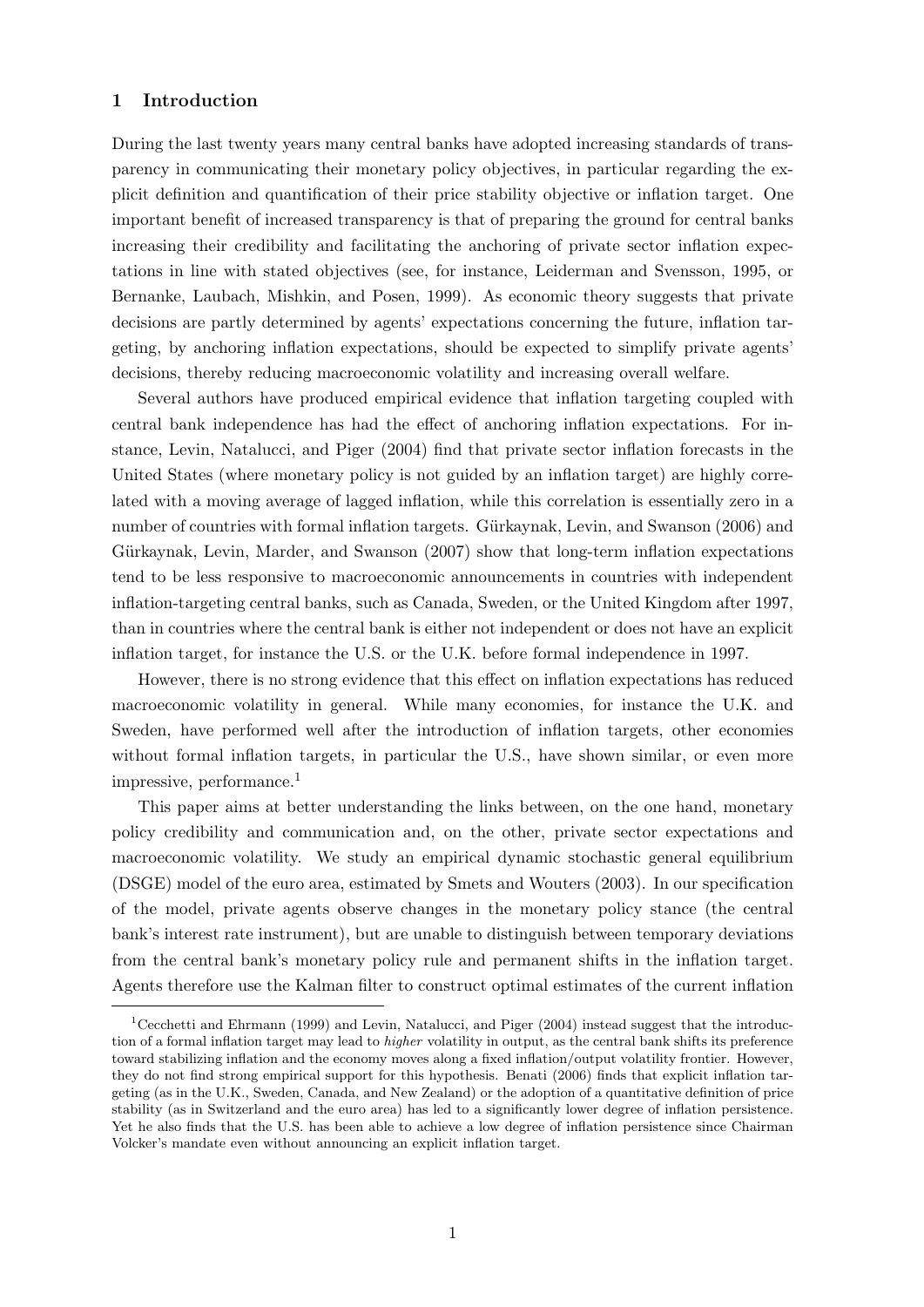objective and the temporary monetary policy shock and to make forecasts of the future path of monetary policy, and they update these estimates and forecasts as more information arrives. This learning behavior affects private agents' decisions and therefore all endogenous variables in the economy, with consequences for macroeconomic volatility in general.

Within this model, we first quantify the macroeconomic benefits of credibly announcing the (time-varying) level of the central bank's inflation objective. Such an announcement enables private agents to directly observe movements in the central bank's inflation objective and temporary deviations from the monetary policy rule. We then study the design of optimized rules for monetary policy within our framework, assuming a standard objective function for the central bank. In particular, we analyze whether rules optimized for the full information specification of the model need to be altered if agents do not observe the central bank's inflation objective.

Our results suggest that the macroeconomic benefits of credibly announcing the current level of the time-varying inflation target may be reasonably small as long as private agents correctly understand the stochastic processes governing the unobservable inflation target and the temporary policy shock and as long as the standard deviation of these shocks remains relatively small. We find that economic volatility decreases substantially after shocks to monetary policy. However, as these shocks account for a small fraction of overall volatility in our economy, the overall gains from announcing the inflation target are fairly small.<sup>2</sup> On the other hand, if private agents overestimate the volatility of the inflation target, the overall gains of credibly announcing the target can be large.

We also find that optimized monetary policy rules tend to respond more aggressively to inflation when private agents have imperfect information. By responding more aggressively to inflation, the central bank helps private agents in their learning process, thus reducing the deviation of inflation from the target with small consequences for volatility in remaining macroeconomic variables.

Our model setup is closely related to those of Erceg and Levin (2003), Andolfatto, Hendry, Moran (2005) and Kozicki and Tinsley (2005). Erceg and Levin (2003) study inflation persistence and the cost of disinflation in a model where private agents cannot distinguish between temporary and permanent monetary policy shocks which follow stationary autoregressive processes, as in our setup. Their model is able to generate substantial persistence in inflation and large costs of disinflation as a consequence of the learning behavior of private agents, properties that are present also in our model. Andolfatto, Hendry, and Moran (2005) study the properties of inflation expectations in a model where the temporary shock follows an autoregressive process but the permanent shock follows a Bernoulli process. They show that common econometric tests tend to reject the rationality of inflation expectations when private agents learn about the properties of monetary policy shocks over time. Relative to these contributions, our purpose is somewhat broader, as we try to understand the overall costs of imperfect information about monetary policy in terms of macroeconomic volatility, and we

<sup>&</sup>lt;sup>2</sup>Our model is estimated over a period that does not include the great inflation of the 1970s, so monetary policy shocks are not very volatile and account for a small fraction of overall volatility. It is possible that the effects of announcing the inflation target would be larger if monetary policy shocks were more volatile. However, we do not explore this issue here.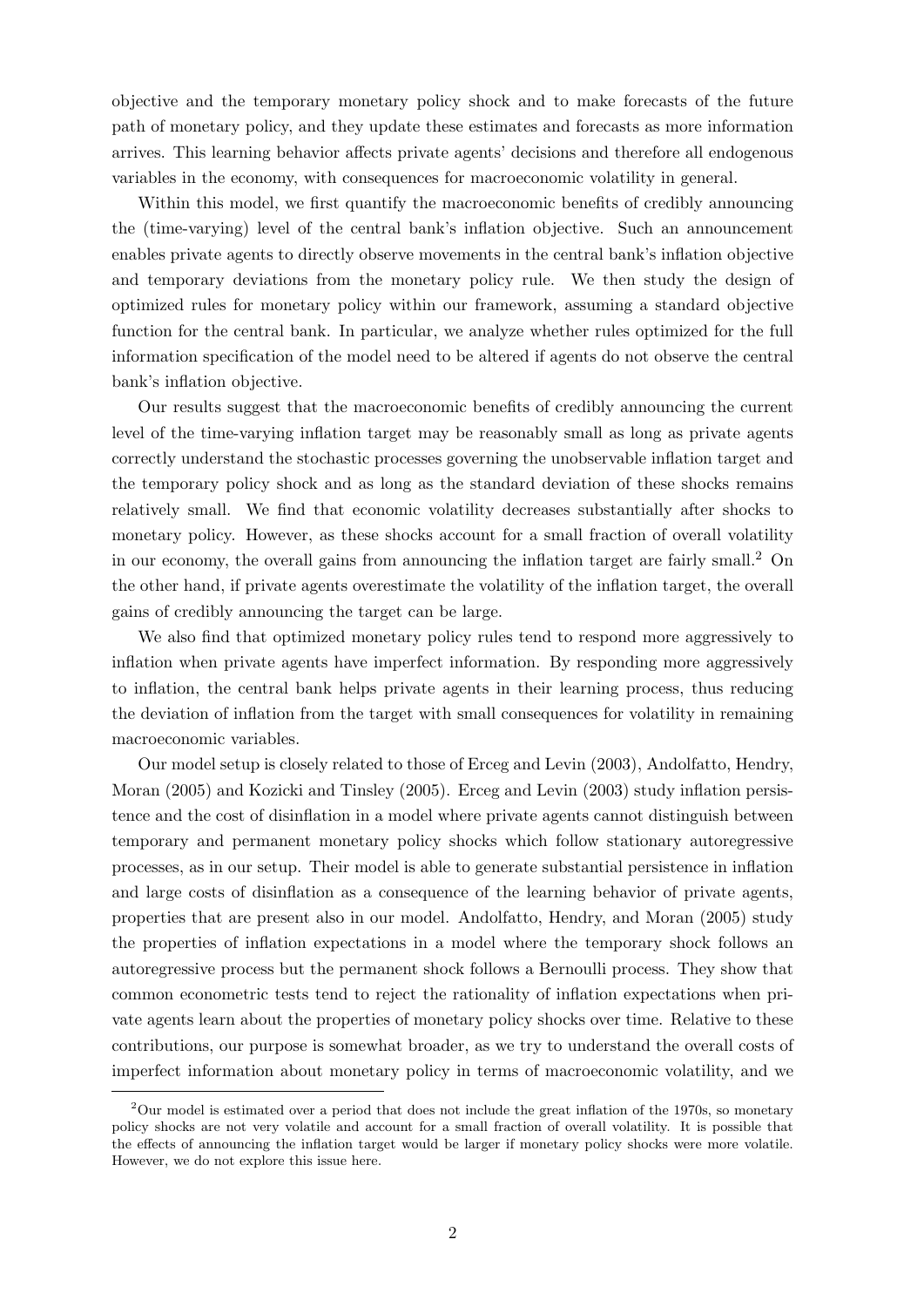also study the appropriate design of monetary policy.

Moran (2005) uses a similar model to study the welfare effects of reducing the inflation target when agents learn about the inflation target shift using Bayesian updating. The welfare benefits are significant when comparing steady states, but much smaller if the transitional period of learning is also taken into account.

Kozicki and Tinsley (2005) use a reduced-form model of the U.S. economy to analyze the role of imperfect central bank credibility in the economy's transition to a new level of the inflation objective. Their model generates a rather large contribution of monetary policy to the volatility of inflation and other nominal variables after permanent shifts in the inflation target.

A number of other recent contributions study the consequences for monetary policy of private sector learning about the general structure of the economy in the stylized "New Keynesian" model framework developed by Clarida, Galí, and Gertler (1999), Woodford (2003), and others. For instance, Nunes (2005) uses a model where a proportion of private agents learn about the economic structure, and finds that his model explains well the transitional dynamics of the economy after a disinflationary shock. Gaspar, Smets, and Vestin (2005, 2006a, 2006b) show that optimal monetary policy responds more persistently to shocks when private agents learn about the structure of the economy than with rational expectations, in order to reduce the persistence and volatility of inflation. Similarly, Molnár and Santoro (2006) show that optimal monetary policy responds more aggressively to shocks under private sector learning than when private agents have rational expectations. We will present similar results in our framework.

Also in a New Keynesian framework, Orphanides and Williams (2007) study monetary policy in a small estimated model where the central bank learns about the natural rates of unemployment and interest and private agents learn about the structure of the economy. They show that the explicit communication of the central bank's inflation objective substantially improves macroeconomic performance under a suboptimal policy, while the gains are fairly modest under the optimal policy. Rudebusch and Williams (2006) instead study how the publication of the central bank's interest rate projections can better align private sector expectations when private agents either do not observe the coefficients in the monetary policy rule or the central bank's target level for inflation. Aoki and Kimura (2007) show that the learning processes of the central bank and the private sector implies that higher-order beliefs become relevant, leading to an increase in macroeconomic persistence and volatility. They also show that private sector learning can reduce macroeconomic volatility over time, and announcing the inflation objective can help the central bank to estimate the natural rate of interest.

A different but related strand of the literature explores implications from variability in the preferences of the central bank or in the inflation objective on the dynamic properties of the economy, under the assumption that central bank preferences and objectives are perfectly observable and credible. Cogley, Primiceri, and Sargent (2007) attribute the decline in persistence of the inflation gap (defined as the deviation of inflation from the measured time-varying inflation objective) to the decline in the variance of permanent shocks to a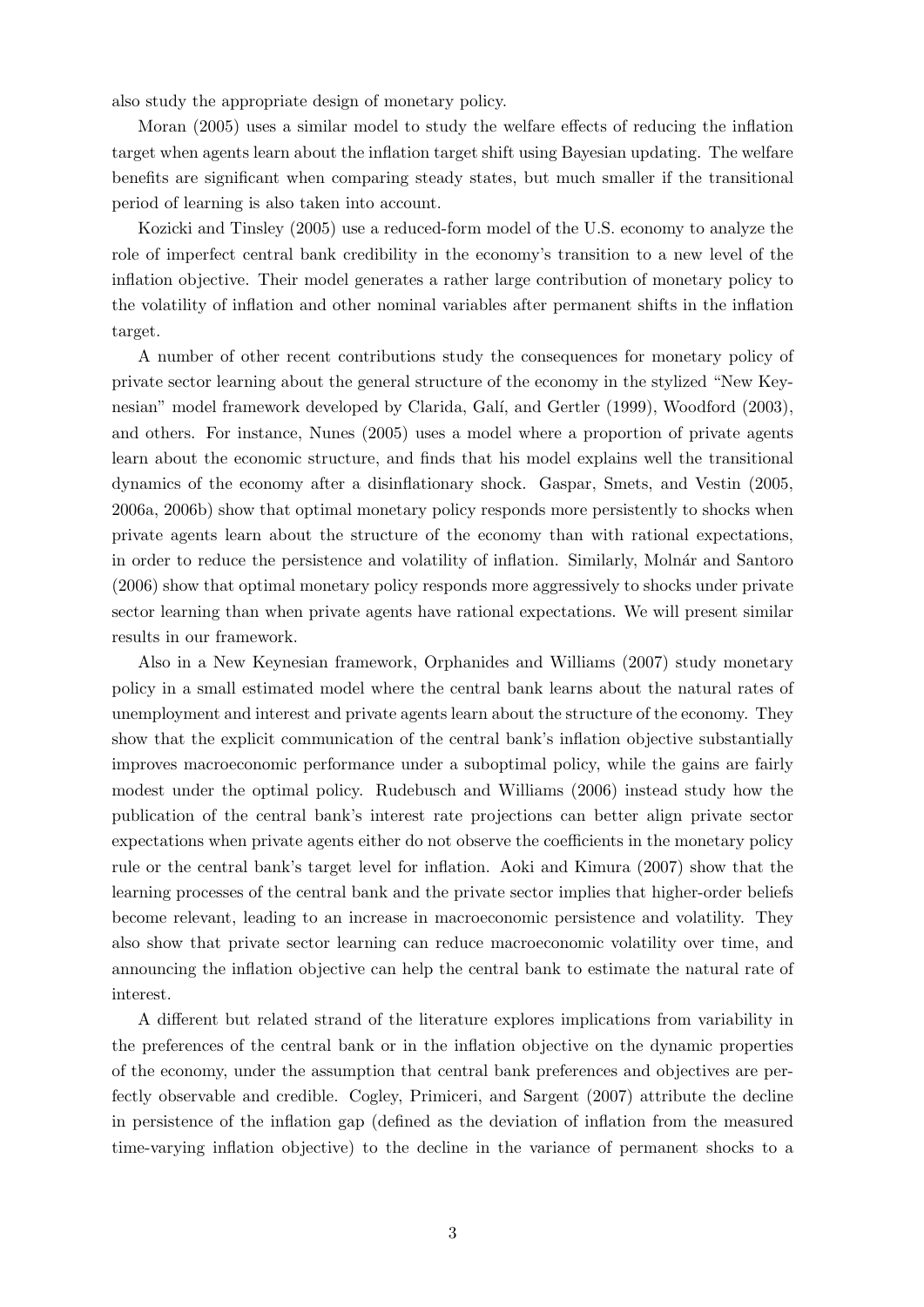time-varying but observable inflation target. Ireland (2007) argues that monetary policy, by shifting the inflation objective in accordance with realized supply-side shocks, to effectively accommodate them, has increased the degree of inflation persistence. Finally, Dennis (2006) and Beechey and Österholm  $(2007)$  argue that shifts in the central bank's preferences, toward a larger focus on inflation stabilization at the expense of output stabilization, are behind the lower degrees of macroeconomic persistence and in particular inflation persistence in the U.S. economy since the time of Volcker's chairmanship.

In contrast to these papers, as well as those cited earlier, we study an estimated mediumsized DSGE model often used for quantitative analysis. In particular, we show that while announcing the inflation target reduces the volatility due to shocks to monetary policy, this volatility is small relative to that from the remaining shocks in the model. This result partly reflects the fact that the standard deviation of monetary policy shocks in our model, which is calibrated for a period with broadly anchored inflation trends, is relatively small compared for instance to the Great Inflation period.

Finally, similar models have also been used by Beechey (2004) and Gürkaynak, Sack, and Swanson (2005) to study the relationship between monetary policy and the yield curve. Beechey uses a stylized model with optimizing agents to study the effects on the yield curve of central bank private information concerning macroeconomic shocks and the central bank's preferences, following Ellingsen and Söderström (2001, 2005). In her model, the central bank sets monetary policy optimally given a quadratic loss function, and private agents use a Kalman filter to construct estimates of the unobservable shocks. Gürkaynak, Sack, and Swanson (2005) use a small macroeconometric model (without complete microfoundations) to study the effects of macroeconomic announcements on the yield curve. They rationalize the large response of long-term forward rates found in case studies by a model where the central bank's inflation target moves with actual inflation, but the target is unobservable to the private sector, and private agents use a signal extraction methodology to estimate the current inflation target from observed movements in the short-term interest rate.<sup>3</sup> We deviate from these authors by studying an estimated medium-scale DSGE model. While our model is also suited to study the behavior of the yield curve, we focus here on macroeconomic volatility in general.

Our paper is organized as follows. We present the structure of the model economy, following Smets and Wouters (2003), and discuss the restrictions on the private sector's information set and the Kalman filter used to construct estimates of the two monetary policy shocks in Section 2. We then present the results concerning volatility in private expectations and the macroeconomy in Section 3, and we study the design of optimized rules for monetary policy in Section 4. Finally, we summarize our findings and conclude in Section 5.

 $3A$  similar model is also used by Gürkaynak, Levin, and Swanson (2006).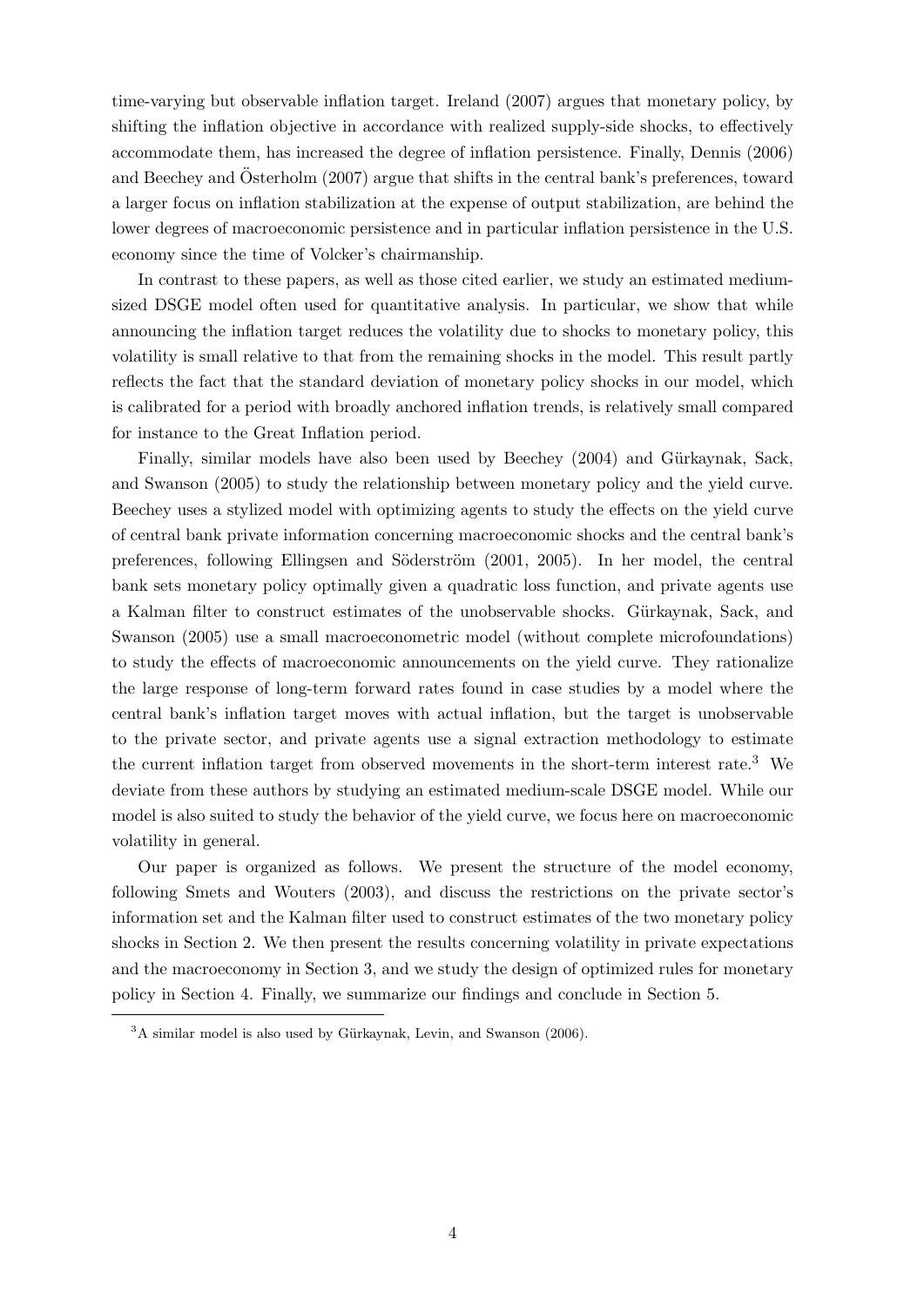# 2 Model

We use the dynamic stochastic general equilibrium model developed and estimated on quarterly euro area data by Smets and Wouters  $(2003).<sup>4</sup>$  We here present briefly the log-linearized version of the model; we refer to Smets and Wouters (2003) for a more extensive discussion.

#### 2.1 The structural model

Households choose consumption, labor supply, and holdings of a one-period bond to maximize lifetime utility, which depends on consumption relative to an external habit level and leisure. Utility maximization subject to a standard budget constraint gives the log-linearized consumption Euler equation

$$
C_t = \frac{h}{1+h}C_{t-1} + \frac{1}{1+h}E_tC_{t+1} - \frac{1-h}{\sigma_c(1+h)}\left[R_t - E_t\pi_{t+1} - \varepsilon_t^b\right],
$$
\n(1)

where  $C_t$  is aggregate consumption,  $R_t$  is the nominal one-period interest rate (measured at a quarterly rate),  $\pi_t$  is the one-period rate of inflation,  $h \in [0, 1)$  determines the importance of habits,  $\sigma_c > 0$  is related to the intertemporal elasticity of substitution, and  $\varepsilon_t^b$  is a shock to household preferences.

Households act as price-setters in the labor market, but wages are set in a staggered fashion: a fraction  $1 - \xi_w$  of wages are reset in a given period, and the remaining fraction is partially indexed to past inflation. This gives the log-linearized real wage equation

$$
W_t = \frac{\beta}{1+\beta} \mathbf{E}_t W_{t+1} + \frac{1}{1+\beta} W_{t-1} + \frac{\beta}{1+\beta} \mathbf{E}_t \pi_{t+1} - \frac{1+\beta \gamma_w}{1+\beta} \pi_t + \frac{\gamma_w}{1+\beta} \pi_{t-1}
$$
(2)  

$$
- \frac{(1-\beta \xi_w)(1-\xi_w)\lambda_w}{[\lambda_w + (1+\lambda_w)\sigma_l](1+\beta)\xi_w} \left[W_t - \sigma_l L_t - \frac{\sigma_c}{1-h} (C_t - hC_{t-1}) + \varepsilon_t^l\right] + \eta_t^w,
$$

where  $W_t$  is the real wage,  $L_t$  is aggregate labor demand,  $\beta \in [0,1]$  is a discount factor,  $\gamma_w$  is the degree of wage indexation,  $\sigma_l$  measures the elasticity of labor supply,  $\lambda_w$  is the steady-state wage markup,  $\varepsilon_t^l$  is a labor supply shock, and  $\eta_t^w$  is a wage markup shock.

Households also own the capital stock, which is rented to firms producing intermediate goods at the rental rate  $r_t^k$ . They can increase the supply of capital by either investing in new capital or by changing the utilization rate of installed capital, and both actions are costly in terms of foregone consumption. The optimal choice of the capital stock, investment and the utilization rate give the log-linearized conditions

$$
I_t = \frac{1}{1+\beta}I_{t-1} + \frac{\beta}{1+\beta}E_tI_{t+1} + \frac{1}{\varphi_i(1+\beta)}Q_t + \frac{1}{\varphi_i(1+\beta)[1-\beta\rho_i(1-\tau)]}\varepsilon_t^i, \quad (3)
$$

$$
Q_t = -[R_t - \mathbf{E}_t \pi_{t+1}] + \beta (1 - \tau) \mathbf{E}_t Q_{t+1} + [1 - \beta (1 - \tau)] \frac{1 + \psi}{\psi} \mathbf{E}_t r_{t+1}^k + (1 + \beta) \varphi_i \eta_t^q, \tag{4}
$$

<sup>4</sup>This model is based on Christiano, Eichenbaum, and Evans (2005). Other versions of the model include Smets and Wouters (2005, 2007), Levin, Onatski, Williams, and Williams (2005), and Del Negro, Schorfheide, Smets, and Wouters (2005). Note that the model specification used here corresponds to that estimated by Smets and Wouters (2003), and differs slightly from the specification presented in their paper. Frank Smets and Raf Wouters kindly provided the specification of the estimated model.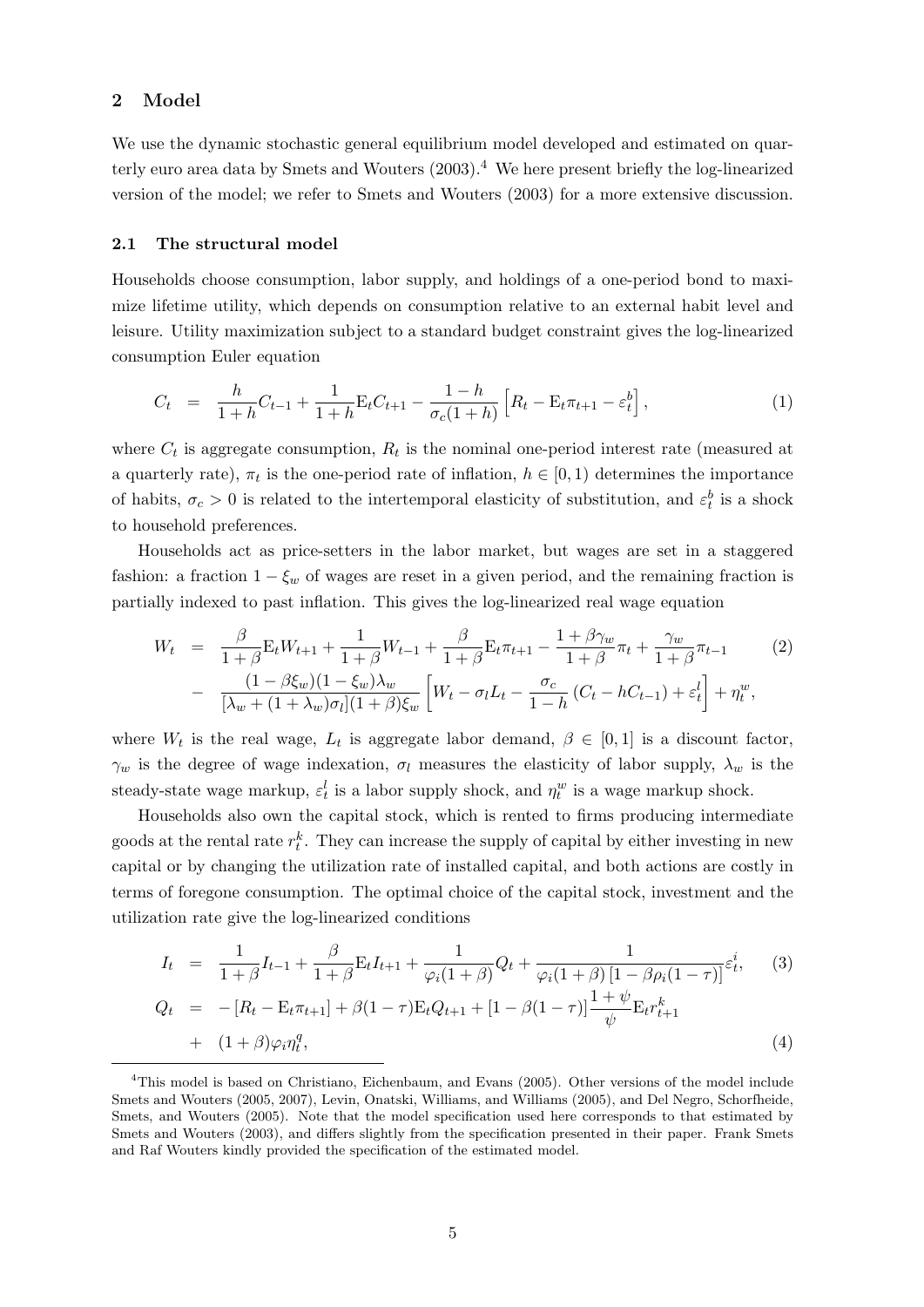$$
K_t = (1 - \tau)K_{t-1} + \tau I_{t-1}, \tag{5}
$$

where  $I_t$  is investment,  $Q_t$  is Tobin's  $Q$ ,  $K_t$  is the total capital stock,  $\varphi_i$  is the second derivative of the investment adjustment cost function,  $\tau$  is the depreciation rate of capital,  $\psi$  is the elasticity of the capital utilization cost function,  $\varepsilon_t^i$  is a shock to the investment cost function, and  $\eta_t^q$  $t_i^q$  is a shock that captures variations in the external finance premium.

There is a single final good which is produced under perfect competition using a continuum of intermediate goods. These intermediate goods, in turn, are produced under monopolistic competition using capital and labor inputs with a Cobb-Douglas technology. Prices on intermediate goods are staggered as in Calvo (1983), so a fraction  $1 - \xi_p$  of prices are reset in a given period. The remaining prices are partially indexed to past inflation.<sup>5</sup> The optimal price-setting behavior then implies that aggregate inflation is determined by the New Keynesian Phillips curve

$$
\pi_t = \frac{\beta}{1 + \beta \gamma_p} \mathbf{E}_t \pi_{t+1} + \frac{\gamma_p}{1 + \beta \gamma_p} \pi_{t-1}
$$
  
+ 
$$
\frac{(1 - \beta \xi_p)(1 - \xi_p)}{\xi_p (1 + \beta \gamma_p)} \left[ \alpha r_t^k + (1 - \alpha) W_t - \varepsilon_t^a \right] + \eta_t^p,
$$
 (6)

where  $\gamma_p$  is the degree of indexation to past inflation,  $\alpha$  is the Cobb-Douglas parameter on capital,  $\varepsilon_t^a$  is a technology shock, and  $\eta_t^p$  $t<sub>t</sub><sup>p</sup>$  is a price markup shock. Profit optimization also gives the labor demand function

$$
L_t = -W_t + \frac{1+\psi}{\psi}r_t^k + K_{t-1}.\tag{7}
$$

Finally, market clearing implies that

$$
Y_t = \frac{\alpha \varphi_y}{\psi} r_t^k + \alpha \varphi_y K_{t-1} + (1 - \alpha) \varphi_y L_t + \varphi_y \varepsilon_t^a,\tag{8}
$$

where  $Y_t$  is the aggregate level of output, and  $\varphi_y$  is equal to 1 plus the share of the fixed cost in production, and the resource constraint gives

$$
Y_t = c_y C_t + \tau k_y I_t + \varepsilon_t^g,\tag{9}
$$

where  $c_y$  and  $k_y$  are the steady-state ratios of consumption and capital to output, and  $\varepsilon_t^g$  $\frac{g}{t}$  is government spending.<sup>6</sup>

There are eight structural shocks in the model. Three of these—the price and wage markup shocks  $\eta_t^p$  $\eta_t^p$  and  $\eta_t^w$ , and the equity premium shock  $\eta_t^q$ —are assumed to be white noise with variances  $\sigma_p^2$ ,  $\sigma_w^2$ ,  $\sigma_q^2$ . The remaining five shocks—to preferences, the investment adjustment cost, technology, labor supply, and government spending—are assumed to follow

<sup>5</sup>More recent models instead assume that the prices that are not reoptimized are indexed in part to past inflation and in part to the (non-zero) inflation target or steady-state inflation (see, for instance, Smets and Wouters, 2007). This assumption would imply that changes in the perceived inflation target have a direct effect on price-setting and therefore on welfare (see below).

 $6$ Onatski and Williams (2004) add a term on the right-hand-side of equation (9) due to capital utilization costs, which was omitted in the original Smets and Wouters (2003) model. We choose to use the latter specification that was estimated on euro area data.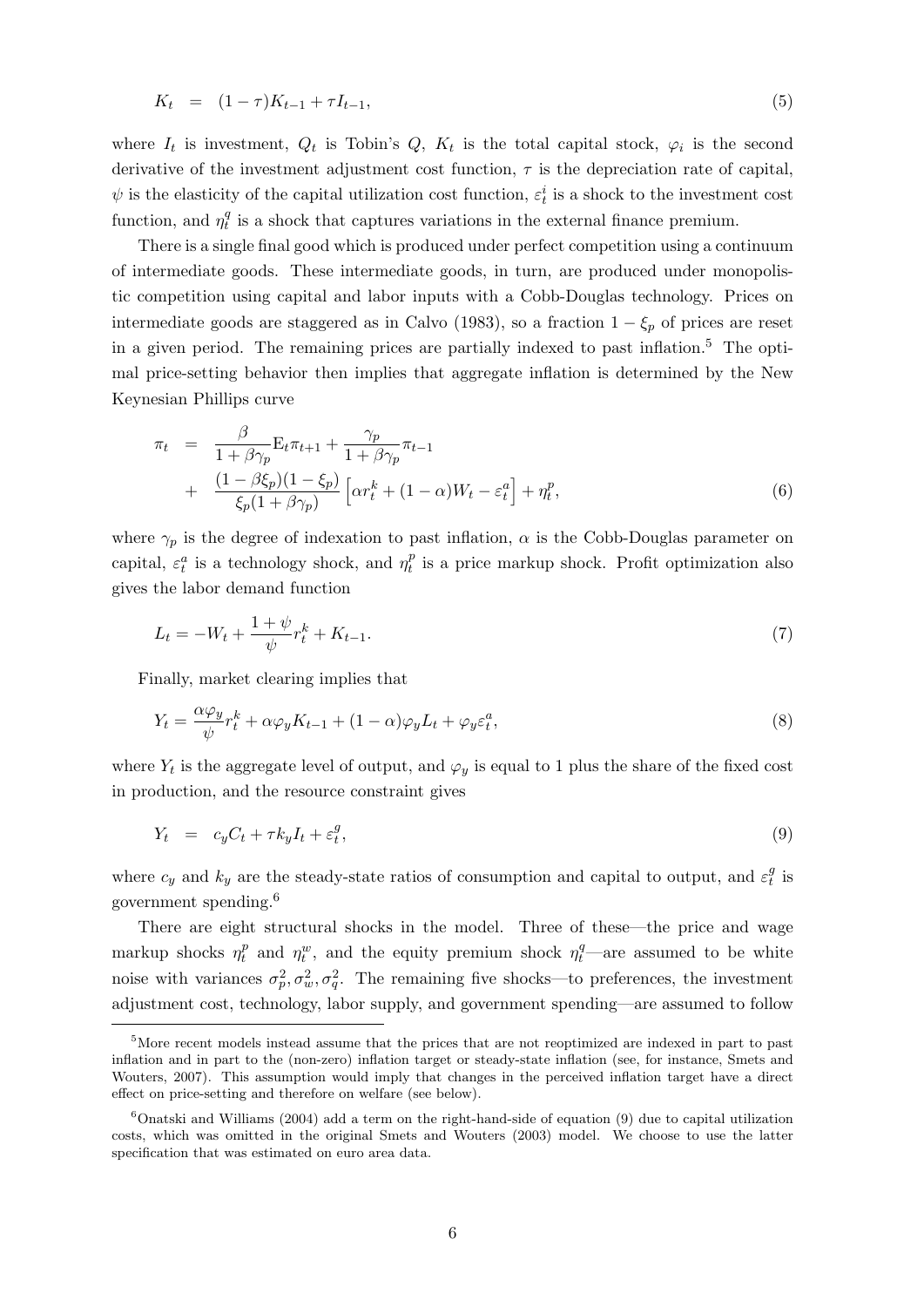the stationary autoregressive processes:

$$
\varepsilon_t^j = \rho_j \varepsilon_{t-1}^j + \eta_t^j, \qquad j = b, i, a, l, g,
$$
\n
$$
(10)
$$

where  $\rho_j \in [0, 1)$ , and the innovations  $\eta_t^j$  $\sigma_t^j$  are white noise with variance  $\sigma_j^2$ .

#### 2.2 Monetary policy

For the specification of monetary policy, we depart slightly from Smets and Wouters (2003) by assuming that monetary policy is set according to the interest rate rule<sup>7</sup>

$$
R_t = (1 - g_r) \left\{ \pi_t^* + g_\pi \left[ \pi_{t-1} - \pi_t^* \right] + g_y \left[ Y_{t-1} - Y_{t-1}^n \right] \right\} + g_r R_{t-1} + \varepsilon_t^r. \tag{11}
$$

Thus, the nominal one-period interest rate  $R_t$  is a linear combination of the deviation of the previous period's rate of inflation  $\pi_{t-1}$  from the central bank's current inflation objective  $\pi_t^*$  $_t^*$ , the previous period's output gap (the log deviation of real output  $Y_t$  from its natural level  $Y_t^n$ ,<sup>8</sup> and the previous period's interest rate.<sup>9</sup> There are two exogenous elements in the policy rule: the inflation objective  $\pi_t^*$  and the monetary policy shock  $\varepsilon_t^r$ . In general, these are assumed to follow stationary  $AR(1)$  processes:

$$
\pi_t^* = \rho_* \pi_{t-1}^* + \eta_t^*, \tag{12}
$$

$$
\varepsilon_t^r = \rho_r \varepsilon_{t-1}^r + \eta_t^r,\tag{13}
$$

where  $\rho_*, \rho_r \in [0,1)$  and  $\eta_t^*$  and  $\eta_t^r$  are white noise processes with variances  $\sigma_*^2$  and  $\sigma_r^2$ . However, we will assume that the inflation target is very persistent (close to a random walk) while the monetary policy shock is (almost) white noise.<sup>10</sup>

#### 2.3 Parameterization

For the structural parameters, we use the calibrated or estimated values from Smets and Wouters (2003), summarized in Table 1. These estimates were obtained using quarterly data

$$
R_t = (1 - g_r) \{ \pi_t^* + g_\pi [\pi_{t-1} - \pi_t^*] + g_y [Y_t - Y_t^n] \}
$$
  
+  $g_{\Delta \pi} [\pi_t - \pi_{t-1}] + g_{\Delta y} [(Y_t - Y_t^n) - (Y_{t-1} - Y_{t-1}^n)] + g_r R_{t-1} + \varepsilon_t^r,$ 

and obtain the estimates  $g_{\pi} = 1.684$ ,  $g_y = 0.099$ ,  $g_{\Delta \pi} = 0.140$ ,  $g_{\Delta y} = 0.159$ , and  $g_r = 0.961$ . Also, they estimate the autoregressive coefficient of the inflation target to  $\rho_* = 0.924$ . Using this rule instead of our rule (11) gives very similar qualitative results. We have also experimented with rules including the current rate of inflation and output gap, and rules with persistent monetary policy shocks rather than gradual behavior, as advocated by Rudebusch (2002). Again, the results with these rules are similar to those presented here.

<sup>8</sup>The natural level of output is defined as the level of output in the equilibrium with flexible wages and prices, and without the shocks to the wage and price markups and the external finance premium.

<sup>9</sup>The presence of the past inflation rate and output gap in the policy rule implies that monetary policy only responds to predetermined variables. Thus, using the terminology of Svensson and Woodford (2004), the policy rule is an "operational" or "explicit" instrument rule, as opposed to an implicit instrument rule that includes non-predetermined variables. Such rules are also recommended by McCallum (1997).

<sup>7</sup>Smets and Wouters (2003) instead specify their monetary policy rule as

 $10$ Time variation in the inflation target could be due to true time-variation in the preferred rate of inflation for an individual central banker, time variation in the composition of the monetary policy committee (and thus in the average preferred inflation rate of the committee), or time variation in the committee's concerns for the zero lower bound of interest rates. We assume that the inflation target is close to a random walk, so changes in the inflation target are not expected to be reversed immediately, but are seen as close to permanent.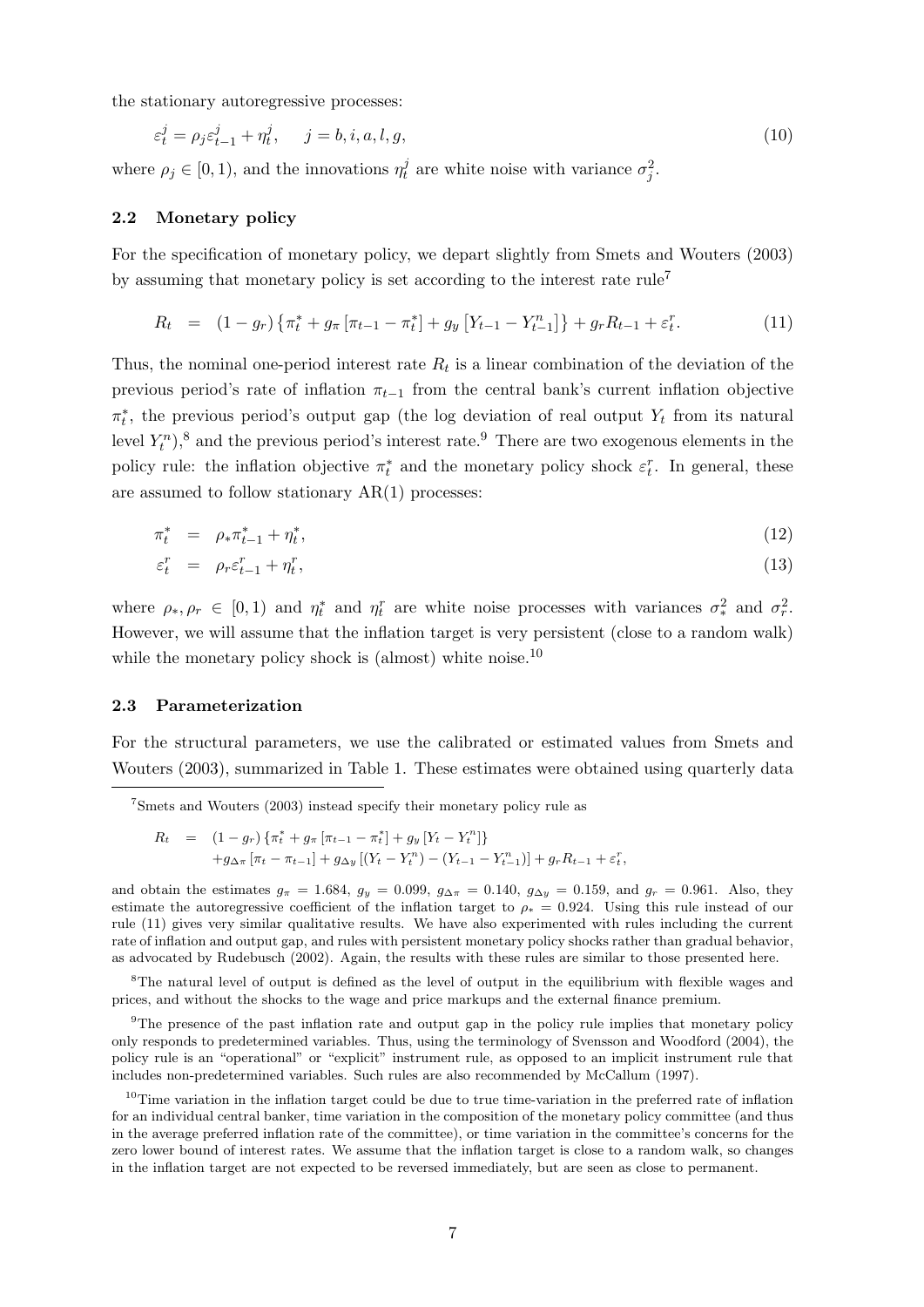from the euro area from 1980:2 to 1999:4. For the monetary policy parameters, we will in Section 3 use a fairly standard calibration of the policy rule (11), with  $g_{\pi} = 2.0$ ,  $g_y = 0.2$  and  $g_r = 0.9$ , also reported in Table 1, while in Section 4 we will choose the policy rule parameters to minimize a standard objective function for the central bank. The inflation objective  $\pi_t^*$ t is assumed to be a near-random walk, with  $\rho_* = 0.99$ , while the temporary monetary policy shock  $\varepsilon_t^r$  is essentially white noise, with  $\rho_r = 0.01$ . Thus, changes in the inflation objective are highly persistent (the half-life of a shock is close to 70 quarters), while other deviations from the policy rule are entirely temporary. The standard deviations of the two monetary policy shocks are set to the Smets and Wouters (2003) estimates:  $\sigma_* = 0.017$  and  $\sigma_r = 0.081$ percentage points, respectively. Thus, innovations to the temporary shock are almost five times as volatile as those to the inflation target.<sup>11</sup> However, as the model is estimated on a sample with changing monetary regimes and high inflation in Europe, the estimated volatility of the inflation target is likely an upper bound on the true volatility.

#### 2.4 Private sector information

Our key assumption is that private agents are unable to distinguish between the two exogenous shocks to the monetary policy rule, the inflation objective  $\pi_t^*$  and the temporary monetary policy shock  $\varepsilon_t^r$ . However, they are perfectly informed about all other aspects of the economy. In particular, as they can observe the interest rate  $R_t$ , private agents can use the policy rule (11) to back out the combination

$$
\hat{\varepsilon}_t = (1 - g_r)(1 - g_\pi)\pi_t^* + \varepsilon_t^r,\tag{14}
$$

and then use the Kalman filter to calculate optimal estimates of the inflation target  $\pi_t^*$  and the policy shock  $\varepsilon_t^r$ <sup>12</sup> The Kalman filter is thus characterized by the state equation

$$
\begin{bmatrix}\n\pi_{t+1}^* \\
\varepsilon_{t+1}^r\n\end{bmatrix} = \begin{bmatrix}\n\rho_* & 0 \\
0 & \rho_r\n\end{bmatrix} \begin{bmatrix}\n\pi_t^* \\
\varepsilon_t^r\n\end{bmatrix} + \begin{bmatrix}\n\eta_{t+1}^* \\
\eta_{t+1}^r\n\end{bmatrix}
$$
\n
$$
\equiv F \begin{bmatrix}\n\pi_t^* \\
\varepsilon_t^r\n\end{bmatrix} + \begin{bmatrix}\n\eta_{t+1}^* \\
\eta_{t+1}^r\n\end{bmatrix},
$$
\n(15)

and the observation equation

$$
\widehat{\varepsilon}_t = \left[ (1 - g_r)(1 - g_\pi) \mathbf{1} \right] \begin{bmatrix} \pi_t^* \\ \varepsilon_t^r \end{bmatrix}
$$
\n
$$
\equiv H' \begin{bmatrix} \pi_t^* \\ \varepsilon_t^r \end{bmatrix} . \tag{16}
$$

<sup>&</sup>lt;sup>11</sup>Andolfatto, Hendry, and Moran (2005) instead model the inflation target as a Bernoulli process, so occasional shifts in the inflation target are followed by long periods of a constant target. Our specification implies that the inflation target changes in every period, but with a very low variance. One advantage of this specification is that the Kalman filter produces optimal forecasts of the future temporary shock and inflation target.

<sup>12</sup>As mentioned earlier, this specification is similar to those of Erceg and Levin (2003) and Andolfatto, Hendry, and Moran (2005).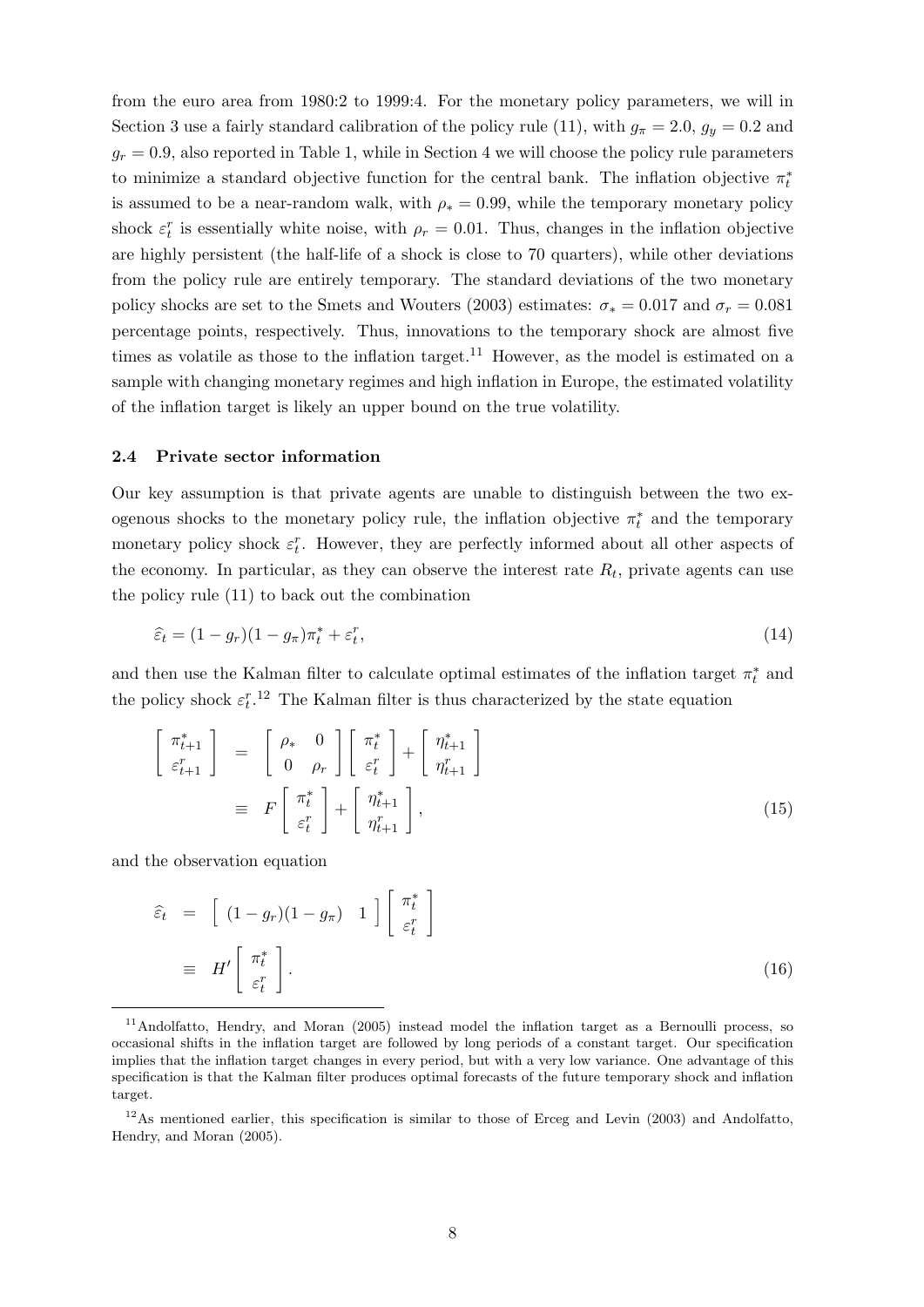Optimal forecasts of the future inflation target and policy shock are then calculated as

$$
\begin{bmatrix}\n\widehat{\mathbf{E}}_t \pi_{t+1}^* \\
\widehat{\mathbf{E}}_t \varepsilon_{t+1}^r\n\end{bmatrix} = (F - \kappa H') \begin{bmatrix}\n\widehat{\mathbf{E}}_{t-1} \pi_t^* \\
\widehat{\mathbf{E}}_{t-1} \varepsilon_t^r\n\end{bmatrix} + \kappa H' \begin{bmatrix}\n\pi_t^* \\
\varepsilon_t^r\n\end{bmatrix},
$$
\n(17)

where  $\kappa$  is the Kalman gain,<sup>13</sup> and the optimal estimates of the current target and policy shock are given by

$$
\begin{bmatrix}\n\widehat{\mathbf{E}}_t \pi_t^* \\
\widehat{\mathbf{E}}_t \varepsilon_t^r\n\end{bmatrix} = F^{-1} \begin{bmatrix}\n\widehat{\mathbf{E}}_t \pi_{t+1}^* \\
\widehat{\mathbf{E}}_t \varepsilon_{t+1}^r\n\end{bmatrix}.
$$
\n(18)

Although private agents' estimates of  $\pi_t^*$  and  $\varepsilon_t^r$  do not enter the model explicitly, these estimates will affect private expectations of future monetary policy, and therefore indirectly affect all other endogenous variables. As agents learn over time, private expectations are in general biased predictors of future outcomes. This bias may lead private agents to make inefficient decisions, and therefore the economy may experience inefficient volatility relative to the case of perfect information. If the central bank instead were to announce the current level of the inflation target,  $\pi_t^*$  $_{t}^{*}$ , private agents would be able to perfectly infer the realization of the shock  $\varepsilon_t^r$ , and the perfect-information equilibrium is attainable. We will next study the effects on macroeconomic volatility of announcing the inflation target, that is, moving from the equilibrium with imperfect information to that with perfect information.

#### 3 Macroeconomic dynamics and volatility

We now study the dynamics of our model economy, first in terms of impulse responses to the two monetary policy shocks, and then in terms of the volatility of simulated time series.

#### 3.1 The effects of monetary policy shocks

Figures 1–2 show impulse responses to one-standard-deviation-sized innovations to the inflation objective and the temporary monetary policy shock, respectively. The solid lines represent the impulse responses (and forecasts) in the benchmark case of full information (when all shocks are observable), the dash-dotted lines represent optimal forecasts with im-

<sup>13</sup>To determine the Kalman gain  $\kappa$ , let  $\Sigma$  be the variance-covariance matrix of  $\left[\begin{array}{cc} \eta_{t+1}^* & \eta_{t+1}^r \end{array}\right]'$  and let  $P_{t+1|t}$  denote the mean-squared error of the forecast of  $\xi_{t+1} \equiv \begin{bmatrix} \pi_{t+1}^* & \varepsilon_{t+1}^r \end{bmatrix}'$ , that is,

$$
P_{t+1|t} = \mathbf{E}\left[\left(\xi_{t+1} - \widehat{\mathbf{E}}_t \xi_{t+1}\right) \left(\xi_{t+1} - \widehat{\mathbf{E}}_t \xi_{t+1}\right)'\right].
$$

Starting from the unconditional mean-squared error, given by

$$
\text{vec}(P_{1|0}) = (I - F \otimes F)^{-1} \text{vec}(\Sigma),
$$

the Kalman gain matrix and the mean-squared error are found by iterating on

$$
\kappa_t = FP_{t|t-1}H(H'P_{t|t-1}H)^{-1},
$$
  

$$
P_{t+1|t} = (F - \kappa_t H') P_{t|t-1} (F - \kappa_t H')' + \Sigma.
$$

See Hamilton (1994, Ch. 13) for details. Thus, the Kalman gain depends on all elements of F, H, and  $\Sigma$ , that is on  $q_{\pi}, q_{r}, \rho_{*}, \rho_{r}, \sigma_{*}$ , and  $\sigma_{r}$ .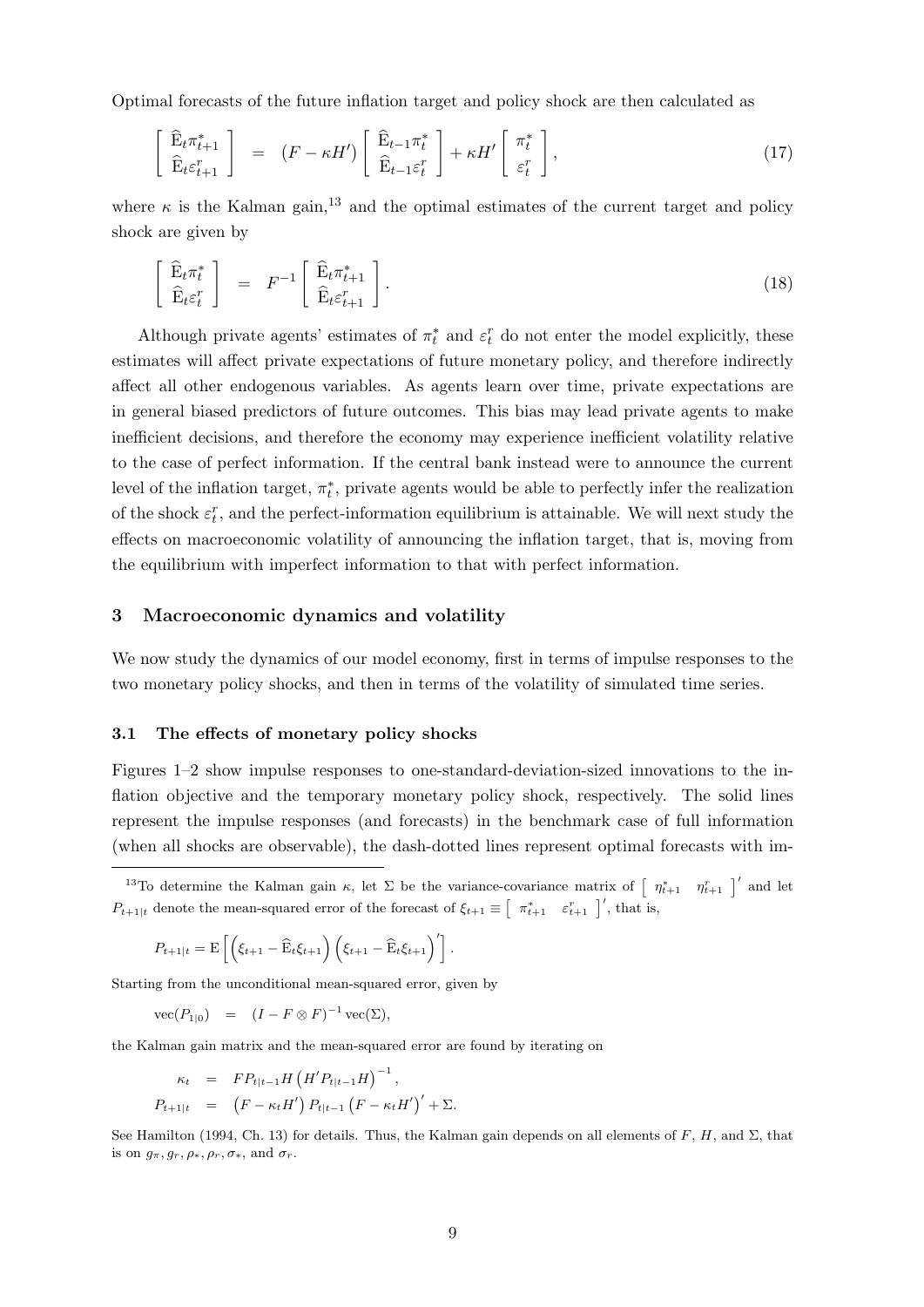perfect information, and the dashed lines show the effects of shocks on the economy when there is imperfect information and agents learn over time.<sup>14</sup>

Consider first the case of *full information*, represented by the solid lines in Figures 1– 2. Figure 1 shows impulse responses and forecasts after a negative shock to the inflation target  $\pi_t^*$  $_{t}^{*}$ . With full information, private agents immediately notice that the inflation target has decreased, so the perceived target jumps down to its new level and agents adjust their expectations accordingly. As a consequence there is a fall in inflation in the initial period, and the central bank is able to increase the real interest rate with only a slight increase in the nominal interest rate, which is soon reversed. This leads to a decrease in consumption, investment, output, employment, and the real wage, and therefore a fall in inflation. When inflation and the time-varying inflation target are close, they move back together to the initial level, and the nominal interest rate follows them back. The real interest rate is therefore close to its neutral level, and all real variables return toward steady state. There is thus a humpshaped response of all variables, with the maximum effect on output (around 5 basis points) after four to six quarters.

After a positive innovation to the temporary monetary policy shock  $\varepsilon_t^r$  in Figure 2, the interest rate increases by the full amount of the shock (32 basis points), and the real interest rate increases even more as expected inflation falls. This leads to a reduction in all real variables, which motivates the fall in inflation. Again, all responses are hump-shaped, and the maximum effects on output (−20 basis points) and inflation (−4 basis points) occur after three quarters.

Introducing *imperfect information*, private agents use the Kalman filter to make optimal estimates of the current and future inflation target and policy shock, and adjust their expectations accordingly. Figure 1 shows that after a negative inflation target shock a persistent increase in the interest rate is necessary to reduce inflation expectations. Private agents observe the small increase in the nominal interest rate, and they attribute this partly to a negative inflation target shock and partly to a positive temporary policy shock. As they know that the inflation target is much less volatile than the temporary shock, their optimal estimate of the inflation target initially falls very little (by 0.09 basis points) while the estimate of the temporary shock increases more (by 0.67 basis points).

As time goes by the central bank increases the interest rate further, and when agents update their information set they find it increasingly likely that the inflation target has in fact decreased. Therefore inflation falls further and all real variables continue to fall as the real interest rate increases. As agents learn, the perceived and actual inflation target slowly converge and the perceived temporary monetary policy shock approaches zero. This slow learning process implies that all variables respond more gradually and persistently to the inflation target shock than with full information, and the maximum effects on output now occur after 12 quarters. As in Erceg and Levin (2003) and Nunes (2005), the presence of imperfect information substantially increases the real cost of disinflation.

After a temporary policy shock in Figure 2 private agents again observe an increase in the

<sup>&</sup>lt;sup>14</sup>In all figures and tables, the inflation and interest rates are measured on an annualized basis. Appendix A outlines how we simulate the model and construct impulse responses with imperfect information.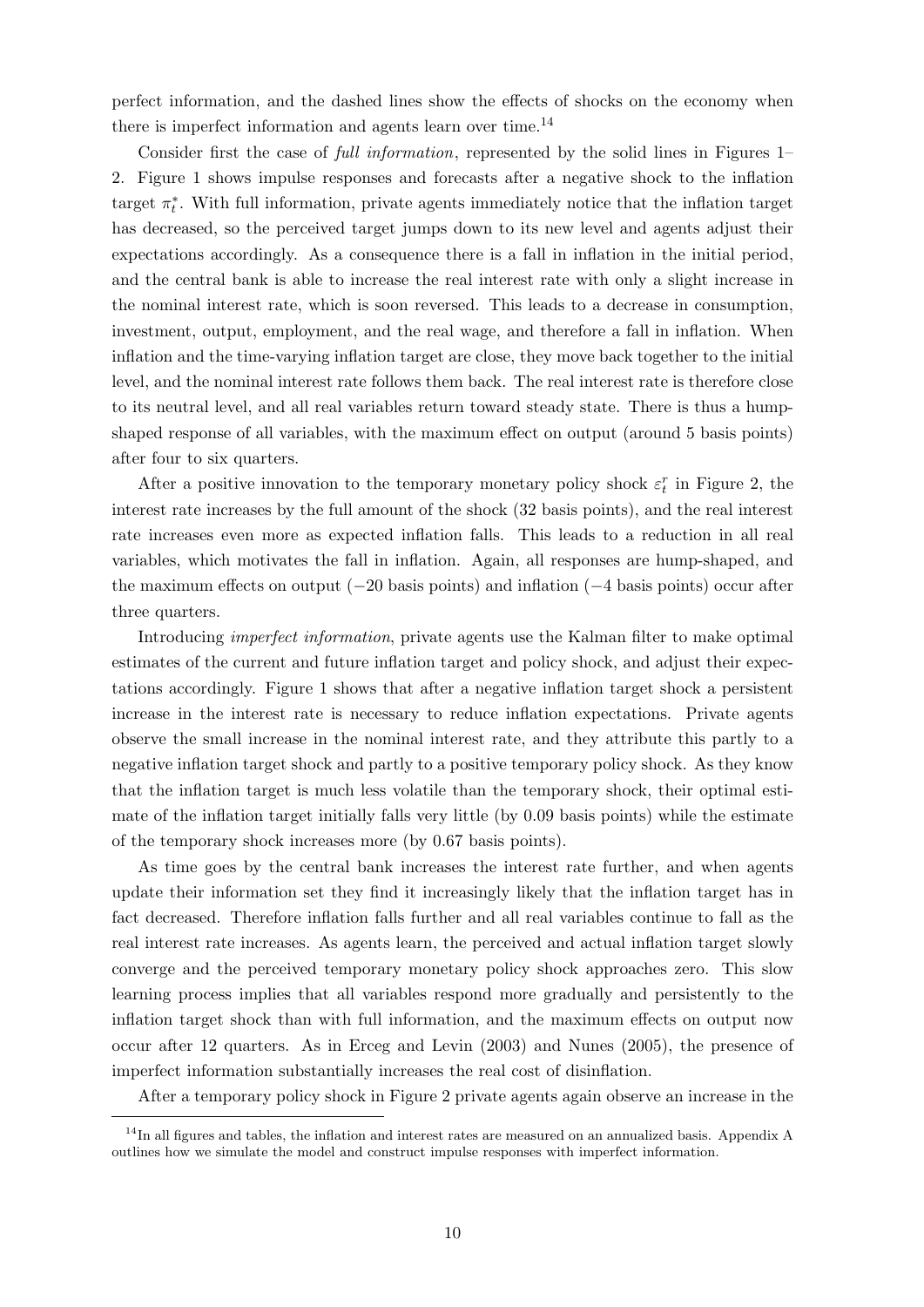nominal interest rate and attribute almost all of this (32 basis points) to a positive temporary shock and very little (four basis points) to a negative inflation target shock. In the initial period, the main difference compared with the full information case is a larger fall in inflation, as private agents believe that the inflation objective is lower. Thus, the same increase in the interest rate leads to a larger increase in the real interest rate with imperfect information, and therefore a larger effect on real variables.

As agents learn over time, the monetary policy tightening leads to a slightly deeper recession than under full information, and the central bank needs to lower the interest rate below the initial level to stimulate the economy. The real variables then return toward steady state, often with some overshooting, while inflation and the interest rate return very slowly to the initial level together with the perceived inflation target.

To summarize, imperfect information about the two policy shocks implies that agents optimally attribute almost all unexpected movements in the nominal interest rate to the more volatile temporary shock, and very little to the persistent inflation target shock, which is less volatile. In order to persuade private agents that the inflation target is lower the central bank needs to tighten policy more, resulting in a deeper recession. The learning process implies that all variables respond more gradually to an inflation target shock with imperfect than with full information. The temporary policy shock, on the other hand, has very similar effects under imperfect and full information, as agents attribute most of the unexpected interest rate movement to the temporary shock.

#### 3.2 Imperfect information and macroeconomic volatility

It is clear from the impulse responses and forecasts in Figures 1–2 that imperfect information about the two monetary policy shocks has large effects on the dynamic behavior of the economy and private sector forecasts, in particular after shocks to the inflation target. This impression is confirmed by Panel (*a*) of Table 2, which shows the variance in some key macroeconomic variables in the model that is due to the two monetary policy shocks.<sup>15</sup>

Conditional on the two monetary policy shocks, most variables are considerably more volatile under imperfect information than with full information, with the exception of inflation and the interest rate. The variance of the real variables due to monetary policy shocks is 20 to 25 percent larger with imperfect information than with full information, while inflation and the nominal interest rate are considerably less volatile with imperfect information. Going back to Figures 1 and 2 reveals that this effect on volatility is mainly due to the effect of shocks to the inflation target, where the response of all real variables is more gradual with imperfect information, leading to larger volatility. As inflation target shocks have a smaller impact on inflation and the interest rate with imperfect information than with full information, these variables are also less volatile. Thus, imperfect information about the monetary policy shocks has an important impact on macroeconomic volatility, conditional on the two monetary policy shocks.

However, as the remaining eight shocks are observable to the private sector and therefore

 $15$ The reported variances are averages across 1,000 simulated samples of 10,000 observations (after discarding the initial 500 observations). Inflation and the interest rate are in annualized terms, so  $\bar{\pi}_t = 4\pi_t$  and  $\bar{R}_t = 4R_t$ .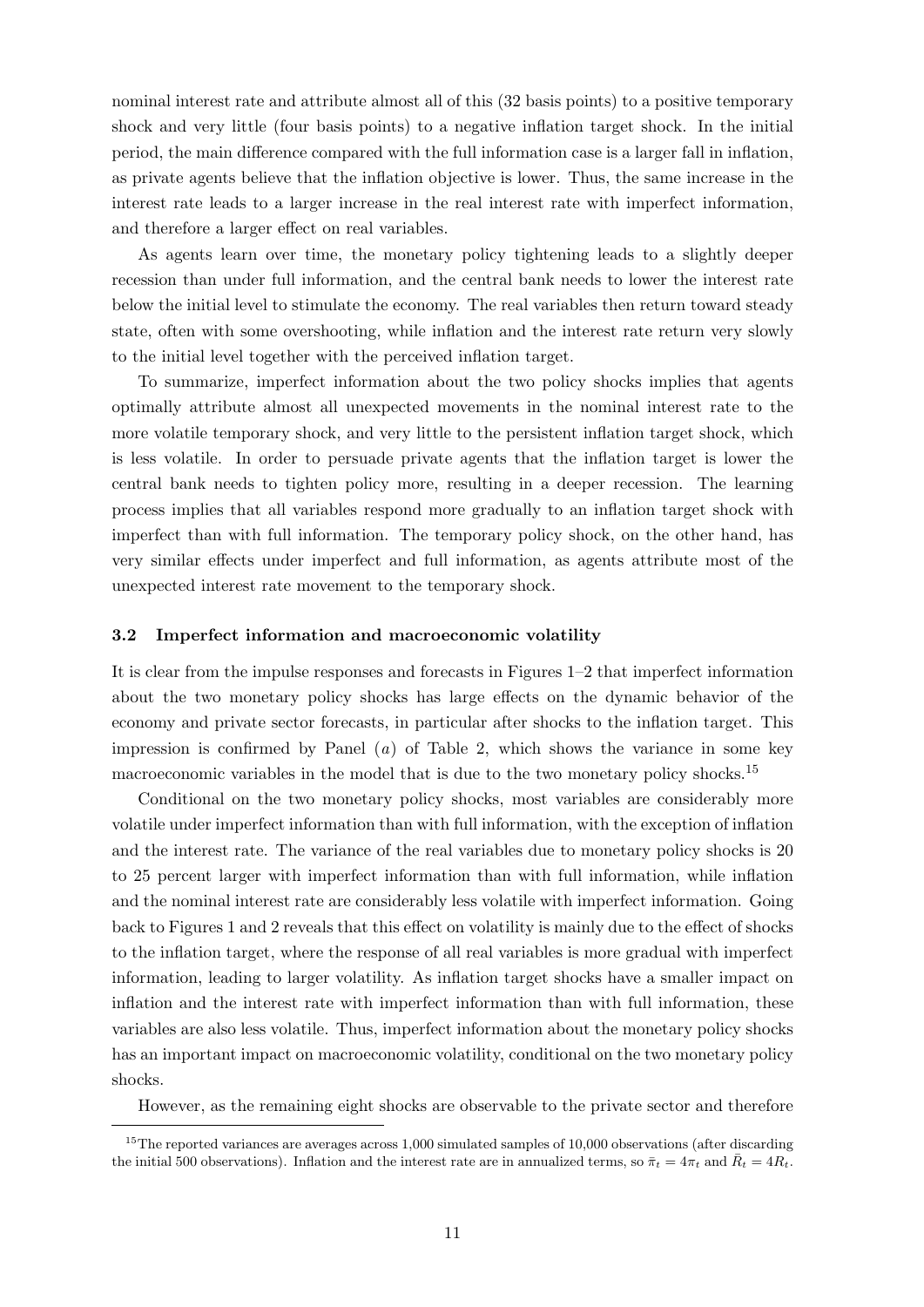are not affected by the information restrictions, the total effect of imperfect information on macroeconomic volatility depends on the overall contribution of the monetary policy shocks to volatility. Panel (*b*) of Table 2 reports the effects of imperfect information on aggregate volatility. This panel reveals that imperfect information has very small effects on the volatility of macroeconomic variables once we take into account all structural shocks: the variance of most real variables increases by less than one percent. The largest effects are in terms of inflation and interest rate volatility, which is lower with imperfect information, and on the volatility of inflation around the target, which is substantially higher. This is because actual inflation adjusts slowly to changes in the inflation target when private agents cannot directly observe the target (see Figure 1). Nevertheless, the overall effects of imperfect information on macroeconomic volatility—and thus the potential benefits of credibly announcing the central bank's target for inflation—seem modest.<sup>16</sup>

### 3.3 The role of private sector information about monetary policy shock processes

The above results suggest that there are small effects of imperfect information on macroeconomic volatility, and therefore that the gains of announcing the exact inflation target are small. However, as discussed earlier, the response of private expectations to the unobservable shocks depends crucially on the perceived volatility of the shocks. In the benchmark calibration, the temporary shock is considerably more volatile than the inflation target shock. Private agents therefore attribute a small fraction of the unexpected movement in the interest rate to the inflation target and a large fraction to the temporary shock, with a small effect on overall volatility as a result.

If the central bank is unwilling to announce its inflation target, it may be difficult for private agents to estimate the variance of the target. In this section, we therefore analyze an alternative scenario where private agents overestimate the variance of the inflation target. In particular, we set the perceived standard deviation of the inflation target five times larger than the actual standard deviation, so the perceived standard deviation is  $\hat{\sigma}_* = 0.085$ , which is of similar magnitude as the standard deviation of the temporary policy shock. In this situation, private agents will attribute a greater part of the unexpected movements in the interest rate to inflation target shocks than when they know the true variance of the inflation target.

To illustrate how private agents' perceptions affect the speed with which they update their forecasts as new information arrives, Figures 3–4 show how the sensitivity of the optimal forecasts for the inflation target and the temporary policy shock to the observed interest rate depends on the perceived coefficients in the monetary policy rule and the persistence and volatility of the two monetary policy shocks.<sup>17</sup> Figure 3 reveals that private agents'

 $16$ Note that also in the case of full information the inflation target is not constant but varies over time. However, as the volatility of the inflation target is very low, the outcome with a known constant inflation target is very similar to the full information case reported here.

<sup>&</sup>lt;sup>17</sup>The figures thus plot the two updating coefficients in the Kalman gain  $\kappa$  in equation (17) as a function of  $q_{\pi}, q_{r}, \rho_{*}, \rho_{*}, \sigma_{*}$ , and  $\sigma_{r}$ . Rudebusch and Williams (2006) also discuss how the private sector's information set affects the optimal updating scheme in a model where private agents are unable to observe the inflation target and the central bank helps private agents by publishing its forecast for the interest rate.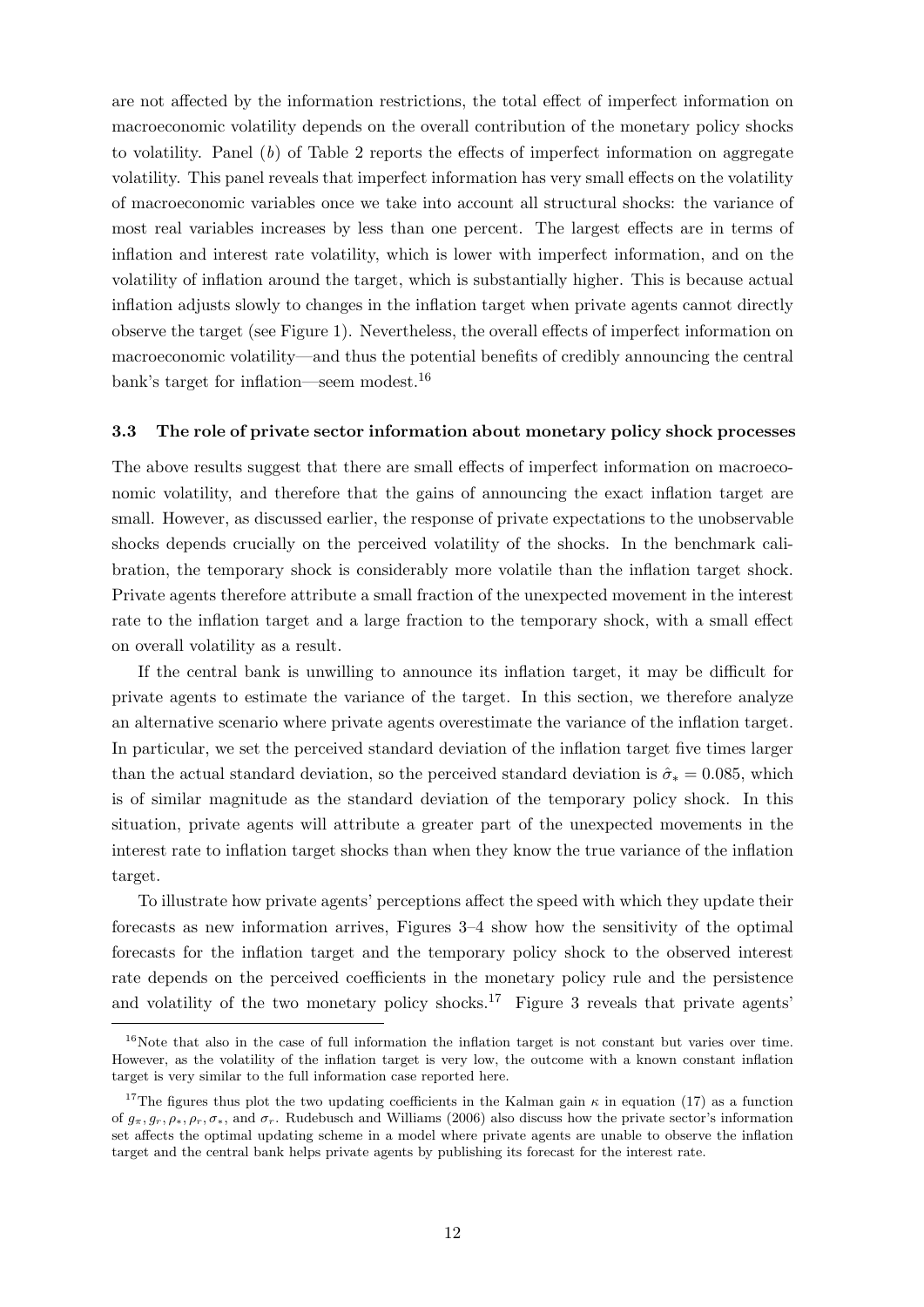inflation target forecast is more sensitive to unexpected changes in the observed interest rate when either the central bank is more responsive to inflation deviations from target (when  $g_{\pi}$  is large) or when the inflation target process is seen to be more persistent or volatile (so  $\rho_*$  or  $\sigma_*$  are large).<sup>18</sup> A larger central bank response to the lagged interest rate or more persistence or volatility in the temporary policy shock instead reduce the effect of new information on the inflation target forecast. Figure 4 shows the opposite pattern for the sensitivity of the temporary shock forecast. In our benchmark calibration (marked by vertical lines in the figures), private agents' forecast are particularly sensitive to the perceived volatility of the inflation target: an increase in the perceived volatility leads to much larger effects of unexpected interest rate movements on the optimal inflation target forecast but smaller effects on the forecast of the temporary shock.

Figures 5–6 show impulse responses to innovations to the two monetary policy shocks when private agents overestimate the variance of the inflation target. (The responses under full information are of course the same as in Figures  $1-2$ .) After an inflation target shock in Figure 5, the larger movements in the perceived inflation target imply that inflation falls faster than when private agents know the variance of the inflation target. The increase in the nominal interest rate now translates into a larger increase in the real interest rate than when private agents know the true variance of the inflation target, with a deeper and less gradual recession as a result. The central bank reduces the nominal interest rate toward the new target level more quickly, and as the perceived inflation target approaches the true target, all real variables and inflation return to their steady-state levels earlier than before. Thus, the negative humps in the impulse responses are deeper but less persistent than before.

After a temporary policy shock in Figure 6, there are now larger differences compared with the full information case, as the initial interest rate increase is translated into a much larger fall in the perceived inflation target, leading to lower inflation, a higher real interest rate and a deeper initial recession. The central bank then quickly reduces the interest rate, and all variables return toward steady state with some over-shooting.

In general, when private agents overestimate the volatility of the inflation target, both shocks have larger but less persistent effects on all variables. As private agents' estimate of the inflation target is more sensitive to shocks, actual inflation also responds more to these shocks, translating into larger movements in the real interest rate and the other real variables.

Table 3 shows that all variables are now considerably more volatile than with full information, in particular inflation, the output gap, and the interest rate, but also the real variables, whose variances increase by around five percent relative to the full information case. Thus, allowing for imperfect information not only regarding the shocks to the monetary policy rule but also regarding the variance of these shocks, our model is able to generate fairly large effects of imperfect information on macroeconomic volatility. As a consequence, the gains in terms of macroeconomic stability from announcing the central bank's inflation target are reasonably large.

<sup>&</sup>lt;sup>18</sup>Note that the inflation target forecast responds negatively to the observed interest rate, as an interest rate increase signals a decrease in the target.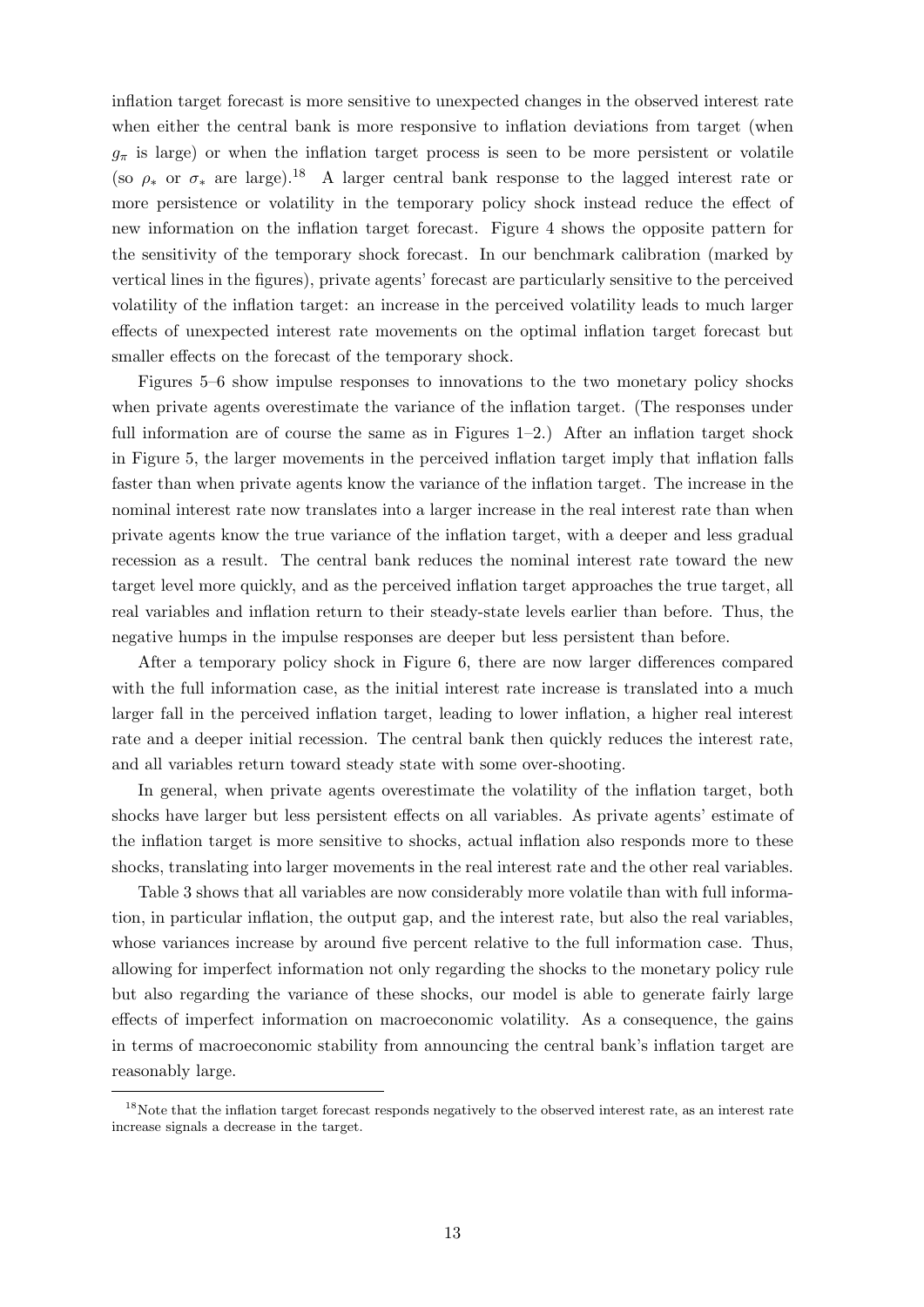# 4 Optimized monetary policy rules and imperfect credibility

We now study the properties of optimized rules for monetary policy within our framework. We assume that the central bank aims to stabilize inflation around the inflation target, the output gap, and the interest rate by minimizing the loss function

$$
L_t = \text{Var}\left(\bar{\pi}_t - \bar{\pi}_t^*\right) + \lambda_y \text{Var}\left(Y_t - Y_t^n\right) + \lambda_r \text{Var}\left(\bar{R}_t\right),\tag{19}
$$

where  $\bar{\pi}_t, \bar{\pi}_t^*$  $_{t}^{*}$ , and  $\bar{R}_{t}$  measure inflation, the inflation target and the nominal interest rate in annualized terms, so, for example,  $\bar{\pi}_t \equiv 4\pi_t$ . While this objective function does not represent the welfare of a representative household in our economy, it is consistent with the mandates of most central banks.<sup>19</sup> We assume that the central bank preference parameters are given by  $\lambda_y = 0.5$  and  $\lambda_r = 0.1$ , so the central bank attaches a larger weight to inflation stability than to output gap stability, and a small weight to stability in the interest rate.<sup>20</sup>

We first choose the coefficients in the central bank's policy rule (11) to minimize the central bank loss function when private agents have perfect information about the inflation target and the temporary monetary policy shock.<sup>21</sup> We then evaluate this optimized rule in the case of imperfect information concerning the inflation target. Finally, we discuss whether deviating from the optimized rule may improve on the outcome of monetary policy when private agents do not have full information about the inflation target.

The coefficients that minimize the value of the loss function (19) in the case of full information are given by  $g_{\pi} = 10.740$ ,  $g_y = 2.159$ ,  $g_r = 0.958$ , and Panel (*a*) of Table 4 reports the outcome for the three alternative models under this rule, along with the value of the loss function (19). For comparison, Panel (*b*) reports the corresponding results for the calibrated rule analyzed in Section 3.

Relative to typical parameterizations of monetary policy rules (and the calibrated rule used earlier), the optimized rule responds more aggressively to both inflation and the output gap and is also slightly more inertial.<sup>22</sup> Comparing the first rows of panels (*a*) and (*b*) of Table 4 shows that this more aggressive rule is considerably more efficient than the calibrated rule in stabilizing the output gap, at the cost of higher volatility in inflation around the target and the interest rate.

<sup>19</sup>A proper welfare analysis would instead use an approximation of the representative household's utility as the central bank loss function (see, for instance, Woodford, 2003). In this case, the assumptions concerning firms' price-setting would have a direct impact on the welfare criterion. If, as in our model, prices are indexed only to past inflation, the inflation target does not direcly affect private sector behavior, and therefore the utility-based loss function would not depend on the volatility of the inflation target. If instead prices were indexed to the (perceived) inflation target, changes in the target would have direct welfare effects.

<sup>&</sup>lt;sup>20</sup>The interest rate stabilization objective can be seen as a proxy for stability on financial markets. For instance, Tinsley (1999) argues that interest rate volatility may increase term premia and therefore lead to higher long-term interest rates. From a theoretical perspective, Woodford (2003) shows that the welfaremaximizing policy should aim at reducing interest rate volatility when there are money transaction frictions or when the central bank wants to avoid the zero lower bound of nominal interest rates.

<sup>&</sup>lt;sup>21</sup>When optimizing the policy rule coefficients, we retain the temporary shocks to the policy rule, even if these are suboptimal. This is in order to compare with the case of imperfect information, in which case the temporary shocks are necessary to generate a non-trivial learning problem.

 $^{22}$ It is not uncommon for optimized policy rules to be more aggressive than estimated rules. This result is often attributed to the fact that the optimized rules do not take into account different sources of uncertainty that may make policy more cautions. See, for instance, Rudebusch (2001) or Cateau (2005).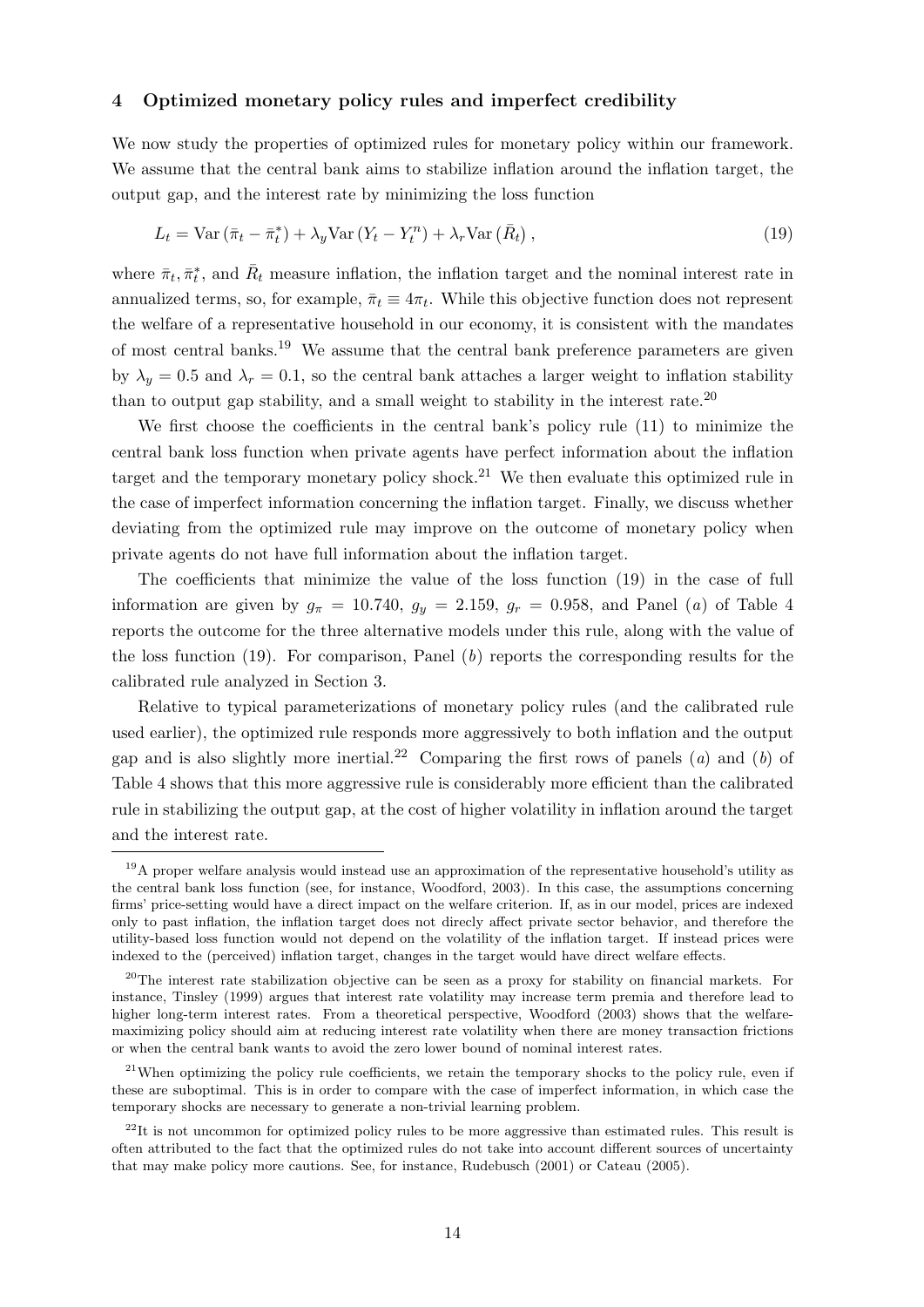We then implement the rule optimized for the full information model in the models with imperfect information. Panel (*a*) of Table 4 shows that the presence of imperfect information (when agents know the true variance of the inflation target) leads to modest increases in the volatility of the real variables, as well as the output gap and inflation around target. Thus, the value of the loss function is only slightly higher than with full information: the increase in loss when moving from full information to imperfect information is equivalent to a permanent deviation of inflation from target of  $0.02$  percent.<sup>23</sup> Assuming that private agents also overestimate the variance of the inflation target leads to a further increase in volatility and loss, but again the effects are modest: the difference relative to the full information case is now equivalent to a permanent inflation gap of 0.03 percent. However, comparing with the calibrated rule in Panel (*b*) reveals that the central bank is able to substantially reduce the effects of imperfect information by optimizing the policy rule. Under the calibrated rule, the presence of imperfect information is equivalent to a permanent inflation gap of 0.34 and 0.45 percent, respectively, for the two specifications of imperfect information.<sup>24</sup>

To analyze the effects of imperfect information on the optimized policy rule, we study the performance of six alternative rules, where we let one policy rule coefficient at a time deviate by 10 percent from the optimized rule while keeping the remaining coefficients at their optimized levels.<sup>25</sup> The results are reported in Table 5.

By construction, any deviations from the optimized rule will increase loss in the full information model, but Panel (*a*) of Table 5 shows that the effects of deviating from the optimized coefficients on inflation or the output gap are very small. On the other hand, it is more costly to deviate from the optimized coefficient on the lagged interest rate: reducing the interest rate coefficient by 10 percent increases loss substantially, and increasing the coefficient to 0.99 almost even more so.<sup>26</sup>

Panel (*b*) shows the results for the model where private agents have imperfect information, but know the true variance of the inflation target. Now, deviations from the optimized rule do not necessarily increase loss, as the rule is optimized for the full information model. Nevertheless, also in this case all deviations from the optimized rule increase loss, and the results are similar to the case of full information.

 $23$ To see this, consider the quadratic version of the loss function (19) given by

$$
L_t = (1 - \widehat{\beta}) \mathbf{E}_t \sum_{j=0}^{\infty} \widehat{\beta}^j \left[ \left( \overline{\pi}_{t+j} - \overline{\pi}_{t+j}^* \right)^2 + \lambda_y \left( Y_{t+j} - Y_{t+j}^n \right)^2 + \lambda_r \overline{R}_{t+j}^2 \right],
$$

which approaches the specification in equation (19) as the central bank discount factor  $\hat{\beta}$  approaches one. A permanent inflation gap of x percent then implies a value of the loss function of  $(1 - \hat{\beta}) \sum_{j=0}^{\infty} \hat{\beta}^j x^2 = x^2$ . Denoting by  $L_0$  the loss under full information and by  $L_1$  the loss under imperfect information, the permanent inflation gap that would be equivalent to moving from full information to imperfect information is given by  $x = \sqrt{L_1} - \sqrt{L_0}.$ 

<sup>24</sup>A similar result is obtained by Orphanides and Williams (2007).

<sup>25</sup>The coefficient of the lagged interest rate is not allowed to be larger than 0.99.

<sup>26</sup>One reason for why there are large costs of deviating from the optimized degree of policy inertia is that the long-term responses to inflation and the output gap (given by  $g_{\pi}$  and  $g_y$ ) are kept unchanged in this exercise. Therefore, adjusting the coefficient on the lagged interest rate also affects the short-term responses to inflation and output, given by  $(1 - g_r)g_\pi$  and  $(1 - g_r)g_y$ .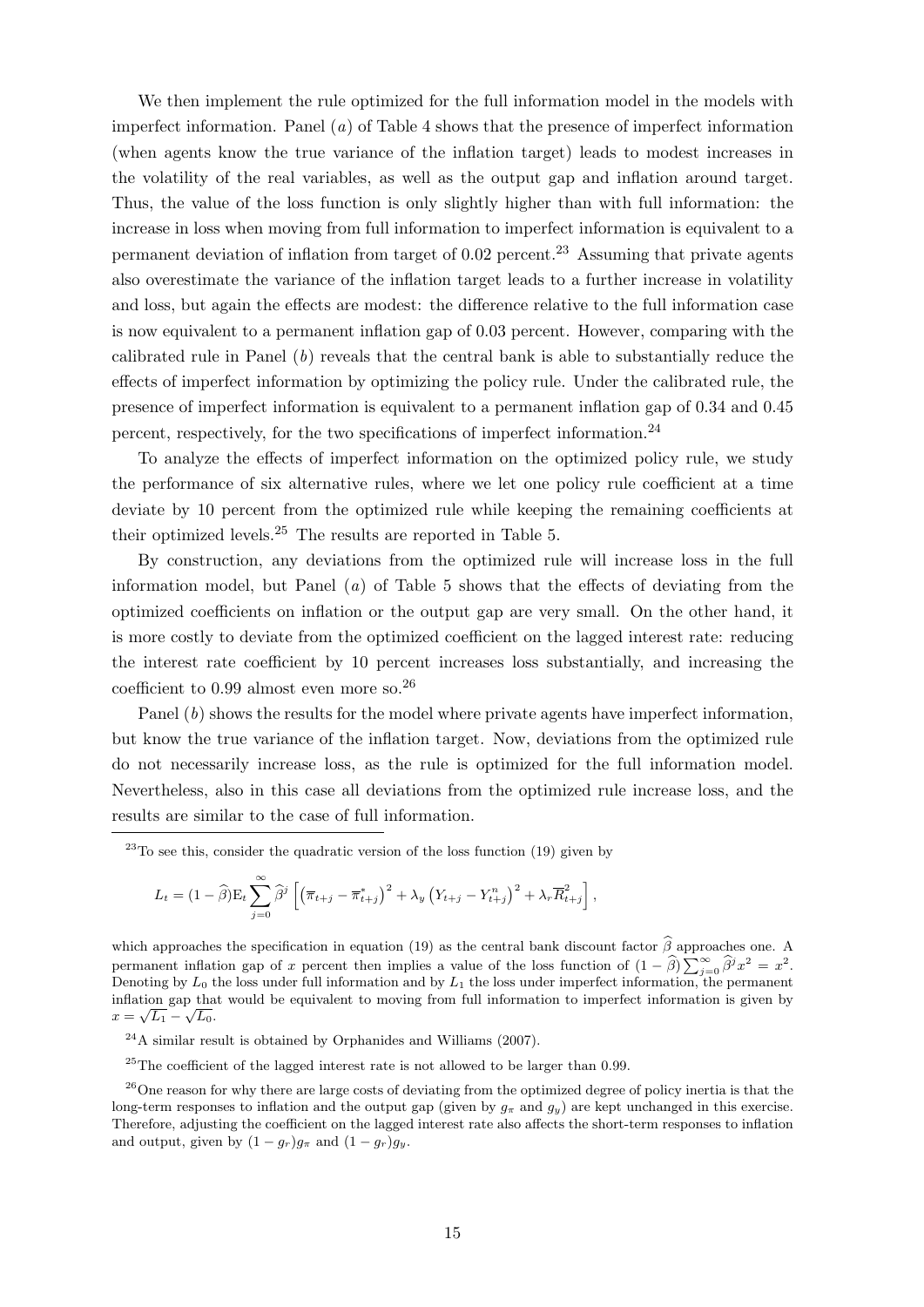Finally, Panel (*c*) shows the results when agents have imperfect information about the monetary policy shocks and overestimate the variance of the inflation target. In this case, the central bank is better off responding more aggressively to inflation or the output gap than under full information (although the gains are very small). As before, a large coefficient on the lagged interest rate is detrimental to central bank loss, even more so than in the other two cases. The reported variances show that responding more aggressively to inflation implies that inflation follows the inflation target more closely, at the cost of small increases in output and interest rate volatility. Under imperfect information when private agents overestimate the volatility of the inflation target, the inflation gap is more volatile than under full information. By responding more aggressively to the inflation deviation from target, the central bank helps private agents to learn the inflation target more quickly (see Figure 3), which tends to reduce overall volatility.<sup>27</sup> It is also clear, however, that the aggressive policy rule is not a perfect substitute for announcing the inflation target: moving from imperfect information to full information would reduce the value of the loss function considerably more than responding more aggressively to inflation.

#### 5 Concluding remarks

The aim of this paper was to measure the effects of monetary policy transparency and credibility on macroeconomic volatility and welfare. To this aim we use an estimated DSGE model of the euro area economy where private agents are unable to distinguish between persistent movements in the central bank's inflation target and temporary deviations from the monetary policy rule.

Our model implies that the macroeconomic benefits of credibly announcing the current level of the time-varying inflation target are reasonably small as long as private agents correctly understand the stochastic processes governing the inflation target and the temporary policy shock. While economic volatility decreases substantially after shocks to monetary policy, these shocks account for a small fraction of overall volatility in the economy. The overall gains from announcing the time-varying inflation target are therefore fairly small. However, if private agents overestimate the volatility of the inflation target, the overall gains of announcing the target can be substantial.

We have also demonstrated that the central bank to some extent can help private agents in their learning process by responding more aggressively to inflation. Assuming a standard objective function for monetary policy, our results suggest that the optimal response to inflation is more aggressive when private agents have imperfect information and overestimate the volatility of the inflation target than when private agents have full information.

As our model is derived from the optimizing behavior of private agents, our framework can also be used to study the welfare effects of imperfect monetary policy credibility and transparency, for instance, using a linear-quadratic approximation of welfare in our model, following Benigno and Woodford (2003) and Altissimo, Cúrdia, and Rodríguez Palenzuela (2005). We plan to pursue this avenue in future work.

 $^{27}$ Similar results are obtained by Molnár and Santoro (2006) and Orphanides and Williams (2007) in models where private agents learn about the processes for inflation, output (or unemployment), and the interest rate.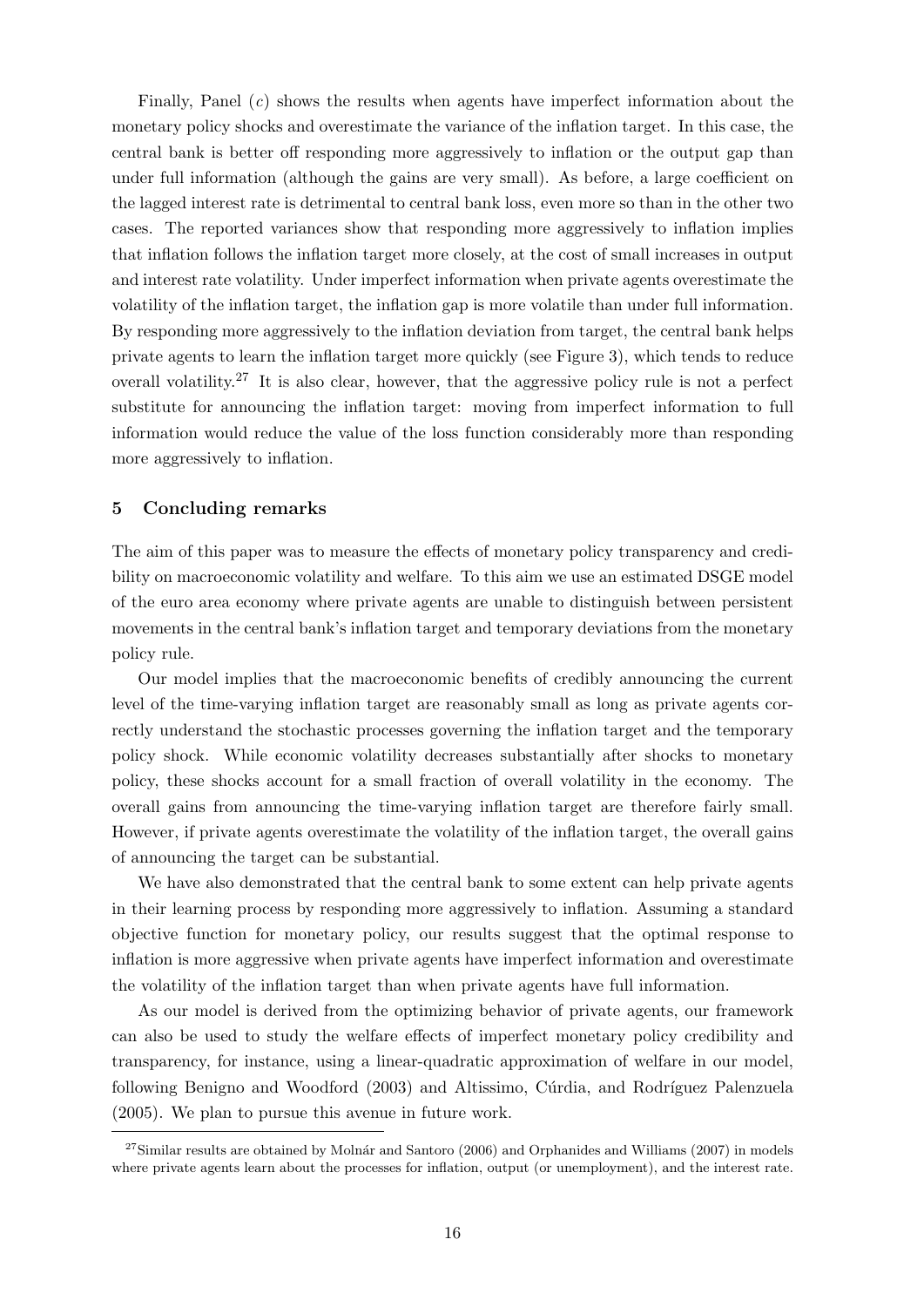#### A Simulating the model with learning

The solution of the model is given by

$$
z_t = Az_{t-1} + B\eta_t,\tag{A1}
$$

 $z_t$  is a vector that includes the variables in the sticky price/wage model (13 equations), the Kalman filter variables  $E_t \pi_{t+1}^*, E_t \varepsilon_{t+1}^*, E_t \pi_t^*$  $t_t^*$ , and  $E_t \varepsilon_t^r$  (4 equations), the flexible price/wage model (9 equations), and the 10 shock processes, including  $\pi_t^*$  and  $\varepsilon_t^r$ , while  $\eta_t$  is a vector that includes the 10 innovations.

Under imperfect information, the shocks to the inflation target  $(\eta_t^*$  $\binom{*}{t}$  and the monetary policy rule  $(\eta_t^r)$  are not directly observable to private agents. Instead, in each period t private agents observe the interest rate  $R_t$ , use the Kalman filter to update their estimate of  $\pi_t^*$  and  $\varepsilon_t^r$ , and then adjust their expectations of future monetary policy, inflation, and output accordingly. As time goes by, the observed interest rate differs from agents' expectations, so agents continue to update their information and adjust their expectations. To capture this process we feed in the change in agents' estimate of  $\pi_t^*$  and  $\varepsilon_t^r$  as new "shocks" in each period by calculating

$$
\begin{aligned}\n\begin{bmatrix}\n\hat{\mathbf{E}}_{t}\eta_{t}^{*} \\
\hat{\mathbf{E}}_{t}\eta_{t}^{T}\n\end{bmatrix} &= \begin{bmatrix}\n\hat{\mathbf{E}}_{t}\pi_{t}^{*} \\
\hat{\mathbf{E}}_{t}\varepsilon_{t}^{T}\n\end{bmatrix} - \begin{bmatrix}\n\hat{\mathbf{E}}_{t-1}\pi_{t}^{*} \\
\hat{\mathbf{E}}_{t-1}\varepsilon_{t}^{T}\n\end{bmatrix} \\
&= F^{-1} \begin{bmatrix}\n\hat{\mathbf{E}}_{t}\pi_{t+1}^{*} \\
\hat{\mathbf{E}}_{t}\varepsilon_{t+1}^{T}\n\end{bmatrix} - \begin{bmatrix}\n\hat{\mathbf{E}}_{t-1}\pi_{t}^{*} \\
\hat{\mathbf{E}}_{t-1}\varepsilon_{t}^{T}\n\end{bmatrix} \\
&= \begin{bmatrix}\nF^{-1} (F - \kappa H') - I\n\end{bmatrix} \begin{bmatrix}\n\hat{\mathbf{E}}_{t-1}\pi_{t}^{*} \\
\hat{\mathbf{E}}_{t-1}\varepsilon_{t}^{T}\n\end{bmatrix} + F^{-1} \kappa H' \begin{bmatrix}\n\pi_{t}^{*} \\
\varepsilon_{t}^{T}\n\end{bmatrix},\n\end{aligned} (A2)
$$

and we add the shocks  $E_t \eta_t^*$  $t_t^*$ ,  $E_t \eta_t^r$  in the innovation vector  $\eta_t$ , and the forecasts  $E_t \pi_t^*$  $t^*, \mathbf{E}_t \varepsilon_t^r$ among the shock processes in the vector  $z_t$ . (These  $E_t \pi_t^*$  $t^*$ ,  $E_t \varepsilon_t^r$  coincide with those from the Kalman filter.) This gives a total of 26 endogenous variables and 12 autoregressive shocks in the vector  $z_t$  and 12 innovations in the vector  $\eta_t$ .

Finally, we need to modify the model solution (A1) to take into account the effect of learning on the endogenous variables: while the central bank responds to the true  $\pi_t^*$  $t^*, \varepsilon_t^r,$ private agents respond to  $E_t \pi_t^*$  $t<sub>t</sub>$ ,  $E_t \varepsilon_t^r$ . We do this by reshuffling the matrices A and B so that the columns corresponding to  $\pi_t^*$  $t^*, \varepsilon_t^r, \eta_t^*,$  and  $\eta_t^r$  in the private sector equations (all equations except the interest rate rule) are moved to the positions of  $E_t \pi_t^*$  $t^*, \mathrm{E}_t \varepsilon_t^r, \mathrm{E}_t \eta_t^*$  $t^*$ , and  $E_t \eta_t^r$ . Simulating the model with the learning shocks described above then gives the evolution of the economy.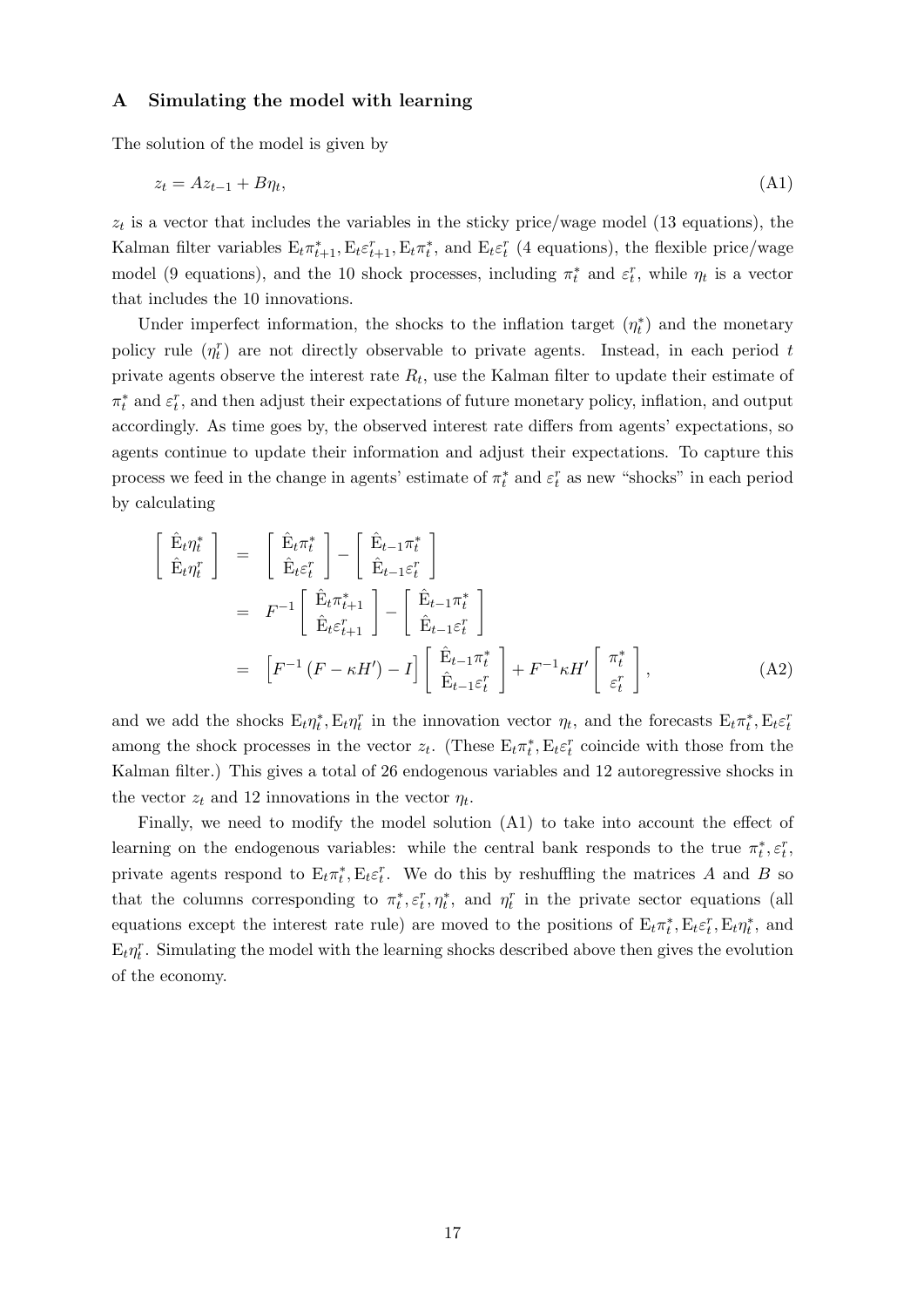#### References

- Altissimo, Filippo, Vasco Cúrdia, and Diego Rodríguez Palenzuela (2005), "Linear-quadratic approximation to optimal policy: An algorithm and two applications," Manuscript, European Central Bank.
- Andolfatto, David, Scott Hendry, and Kevin Moran (2005), "Are inflation expectations rational?" Manuscript, Simon Fraser University.
- Aoki, Kosuke and Takeshi Kimura (2007), "Uncertainty about perceived inflation target and monetary policy," Manuscript, London School of Economics.
- Beechey, Meredith (2004), "Excess sensitivity and volatility of long interest rates: The role of limited information in bond markets," Working Paper No. 173, Sveriges Riksbank.
- Beechey, Meredith and Pär Österholm (2007), "The rise and fall of U.S. inflation persistence." Finance and Economics Discussion Paper No. 2007-26, Board of Governors of the Federal Reserve System.
- Benati, Luca (2006), "Investigating inflation persistence across monetary regimes," Manuscript, European Central Bank.
- Benigno, Pierpaolo and Michael Woodford (2003), "Optimal monetary and fiscal policy: A linear-quadratic approach," in Mark Gertler and Kenneth Rogoff (eds.), *NBER Macroeconomics Annual*, The MIT Press.
- Bernanke, Ben S., Thomas Laubach, Frederic S. Mishkin, and Adam S. Posen (1999), *Inflation Targeting: Lessons from the International Experience*, Princeton University Press.
- Calvo, Guillermo A. (1983), "Staggered prices in a utility-maximizing framework," *Journal of Monetary Economics*, 12 (3), 383–398.
- Cateau, Gino (2005), "Monetary policy under model and data-parameter uncertainty," Working Paper No. 2005-6, Bank of Canada. Forthcoming, *Journal of Monetary Economics*.
- Cecchetti, Stephen G. and Michael Ehrmann (1999), "Does inflation targeting increase output volatility? An international comparison of policymakers' preferences and outcomes," Working Paper No. 7426, National Bureau of Economic Research.
- Christiano, Lawrence J., Martin Eichenbaum, and Charles L. Evans (2005), "Nominal rigidities and the dynamic effects of a shock to monetary policy," *Journal of Political Economy*, 113 (1), 1–45.
- Clarida, Richard, Jordi Gal´ı, and Mark Gertler (1999), "The science of monetary policy: A New Keynesian perspective," *Journal of Economic Literature*, 37 (4), 1661–1707.
- Cogley, Timothy, Giorgio E. Primiceri, and Thomas J. Sargent (2007), "Inflation-gap persistence in the U.S." Manuscript, Northwestern University.
- Del Negro, Marco, Frank Schorfheide, Frank Smets, and Raf Wouters (2005), "On the fit and forecasting performance of New-Keynesian models," Working Paper No. 491, European Central Bank.
- Dennis, Richard (2006), "The policy preferences of the U.S. Federal Reserve," *Journal of Applied Econometrics*, 21 (1), 55–77.
- Ellingsen, Tore and Ulf Söderström (2001), "Monetary policy and market interest rates," *American Economic Review*, 91 (5), 1594–1607.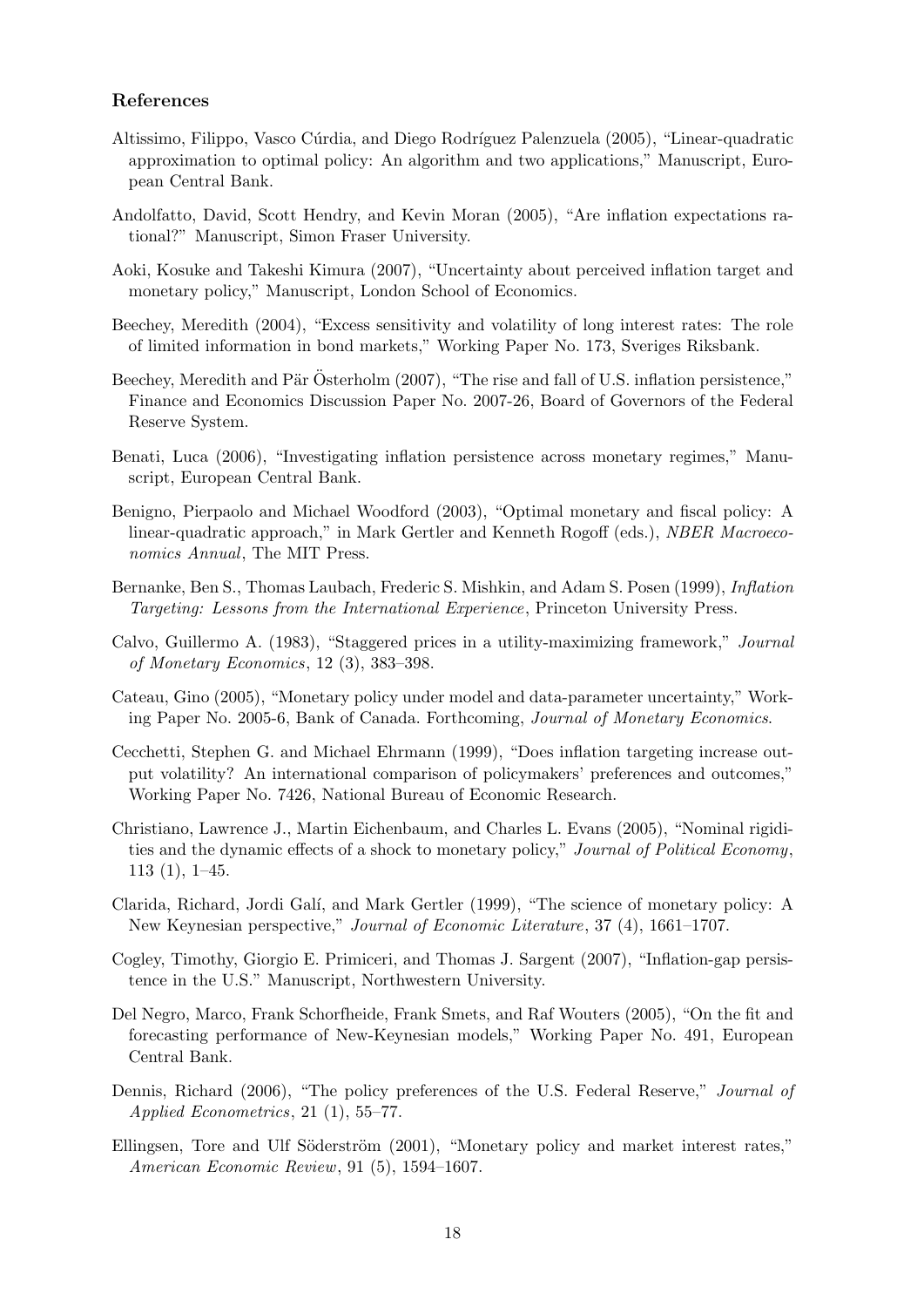$-$  (2005), "Why are long rates sensitive to monetary policy?" Manuscript, IGIER, Bocconi University.

- Erceg, Christopher J. and Andrew T. Levin (2003), "Imperfect credibility and inflation persistence," *Journal of Monetary Economics*, 50 (4), 915–944.
- Gaspar, Vítor, Frank Smets, and David Vestin (2005), "Optimal monetary policy under adaptive learning," Manuscript, European Central Bank.
	- (2006a), "Adaptive learning, persistence, and optimal monetary policy," Working Paper No. 644, European Central Bank.

——— (2006b), "Monetary policy over time," *Macroeconomic Dynamics*, 10 (2), 207–229.

- Gürkaynak, Refet S., Andrew T. Levin, Andrew N. Marder, and Eric T. Swanson (2007), "Inflation targeting and the anchoring of inflation expectations in the western hemisphere," in Frederic S. Mishkin and Klaus Schmidt-Hebbel (eds.), *Monetary Policy under Inflation Targeting*, Central Bank of Chile.
- Gürkaynak, Refet S., Andrew T. Levin, and Eric T. Swanson (2006), "Does inflation targeting anchor long-run inflation expectations? Evidence from long-term bond yields in the U.S., U.K., and Sweden," Working Paper No. 2006-09, Federal Reserve Bank of San Francisco.
- Gürkaynak, Refet S., Brian Sack, and Eric Swanson (2005), "The sensitivity of long-term interest rates to economic news: Evidence and implications for macroeconomic models," *American Economic Review*, 95 (1), 425–436.
- Hamilton, James D. (1994), *Time Series Analysis*, Princeton University Press.
- Ireland, Peter N. (2007), "Changes in the Federal Reserve's inflation target," Manuscript, Boston College.
- Kozicki, Sharon and P.A. Tinsley (2005), "Permanent and transitory policy shocks in an empirical macro model with asymmetric information," *Journal of Economic Dynamics and Control*, 29 (11), 1985–2015.
- Leiderman, Leonardo and Lars E.O. Svensson (1995), *Inflation Targets*, Centre for Economic Policy Research.
- Levin, Andrew T., Fabio M. Natalucci, and Jeremy M. Piger (2004), "The macroeconomic effects of inflation targeting," *Federal Reserve Bank of St. Louis Review*, 86 (4), 51–80.
- Levin, Andrew T., Alexei Onatski, John C. Williams, and Noah Williams (2005), "Monetary policy under uncertainty in micro-founded macroeconometric models," in Mark Gertler and Kenneth Rogoff (eds.), *NBER Macroeconomics Annual*, The MIT Press.
- McCallum, Bennett T. (1997), "Comment (on 'An optimization-based econometric framework for the evaluation of monetary policy' by Julio J. Rotemberg and Michael Woodford)," in Ben S. Bernanke and Julio J. Rotemberg (eds.), *NBER Macroeconomics Annual*, The MIT Press.
- Molnár, Krisztina and Sergio Santoro (2006), "Optimal monetary policy when agents are learning," Manuscript, Norwegian School of Economics and Business Administration.
- Moran, Kevin (2005), "Learning and the welfare implications of changing inflation targets," Working Paper No. 05-11, CIRPÉE, Université Laval.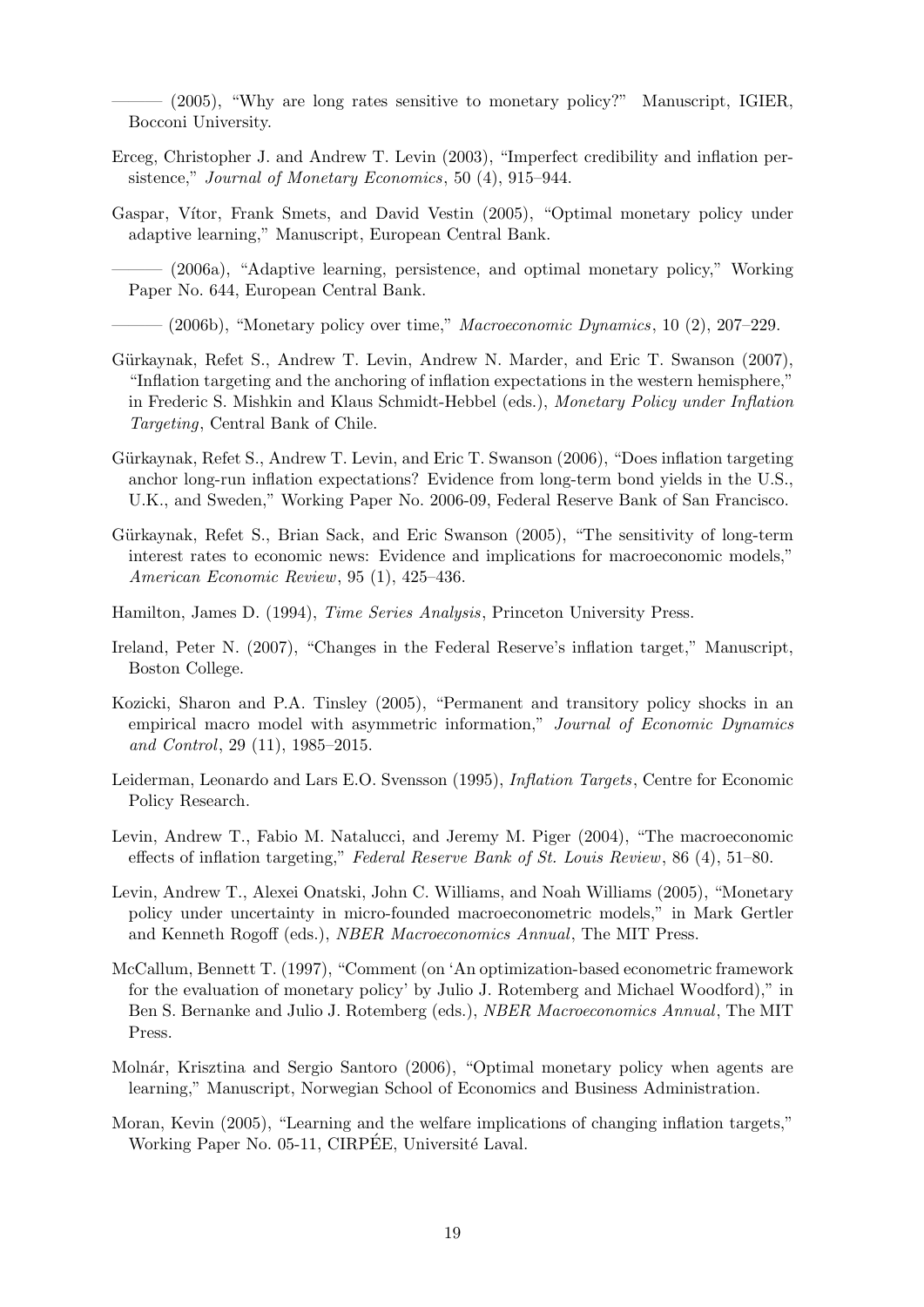- Nunes, Ricardo C. (2005), "Learning the inflation target," Manuscript, Universitat Pompeu Fabra.
- Onatski, Alexei and Noah Williams (2004), "Empirical and policy performance of a forwardlooking monetary model," Manuscript, Princeton University.
- Orphanides, Athanasios and John C. Williams (2007), "Inflation targeting with imperfect knowledge," *Federal Reserve Bank of San Francisco Economic Review*, 1–23.
- Rudebusch, Glenn D. (2001), "Is the Fed too timid? Monetary policy in an uncertain world," *Review of Economics and Statistics*, 83 (2), 203–217.
	- (2002), "Term structure evidence on interest rate smoothing and monetary policy inertia," *Journal of Monetary Economics*, 49 (6), 1161–1187.
- Rudebusch, Glenn D. and John C. Williams (2006), "Revealing the secrets of the temple: The value of publishing central bank interest rate projections," Working Paper No. 2006- 31, Federal Reserve Bank of San Francisco. Forthcoming in Campbell, John Y. (ed.), *Asset Prices and Monetary Policy*, The University of Chicago Press.
- Smets, Frank and Raf Wouters (2003), "An estimated dynamic stochastic general equilibrium model of the Euro area," *Journal of the European Economic Association*, 1 (5), 1123–1175.
- (2005), "Comparing shocks and frictions in U.S. and Euro area business cycles: A Bayesian DSGE approach," *Journal of Applied Econometrics*, 20 (2), 161–183.
- $-$  (2007), "Shocks and frictions in U.S. business cycles: A Bayesian DSGE approach," *American Economic Review*, 97 (3), 586–606.
- Svensson, Lars E. O. and Michael Woodford (2004), "Implementing optimal policy through inflation-forecast targeting," in Ben S. Bernanke and Michael Woodford (eds.), *The Inflation-Targeting Debate*, The University of Chicago Press.
- Tinsley, Peter A. (1999), "Short rate expectations, term premiums, and central bank use of derivatives to reduce policy uncertainty," Finance and Economics Discussion Paper No. 99-14, Board of Governors of the Federal Reserve System.
- Woodford, Michael (2003), *Interest and Prices: Foundations of a Theory of Monetary Policy*, Princeton University Press.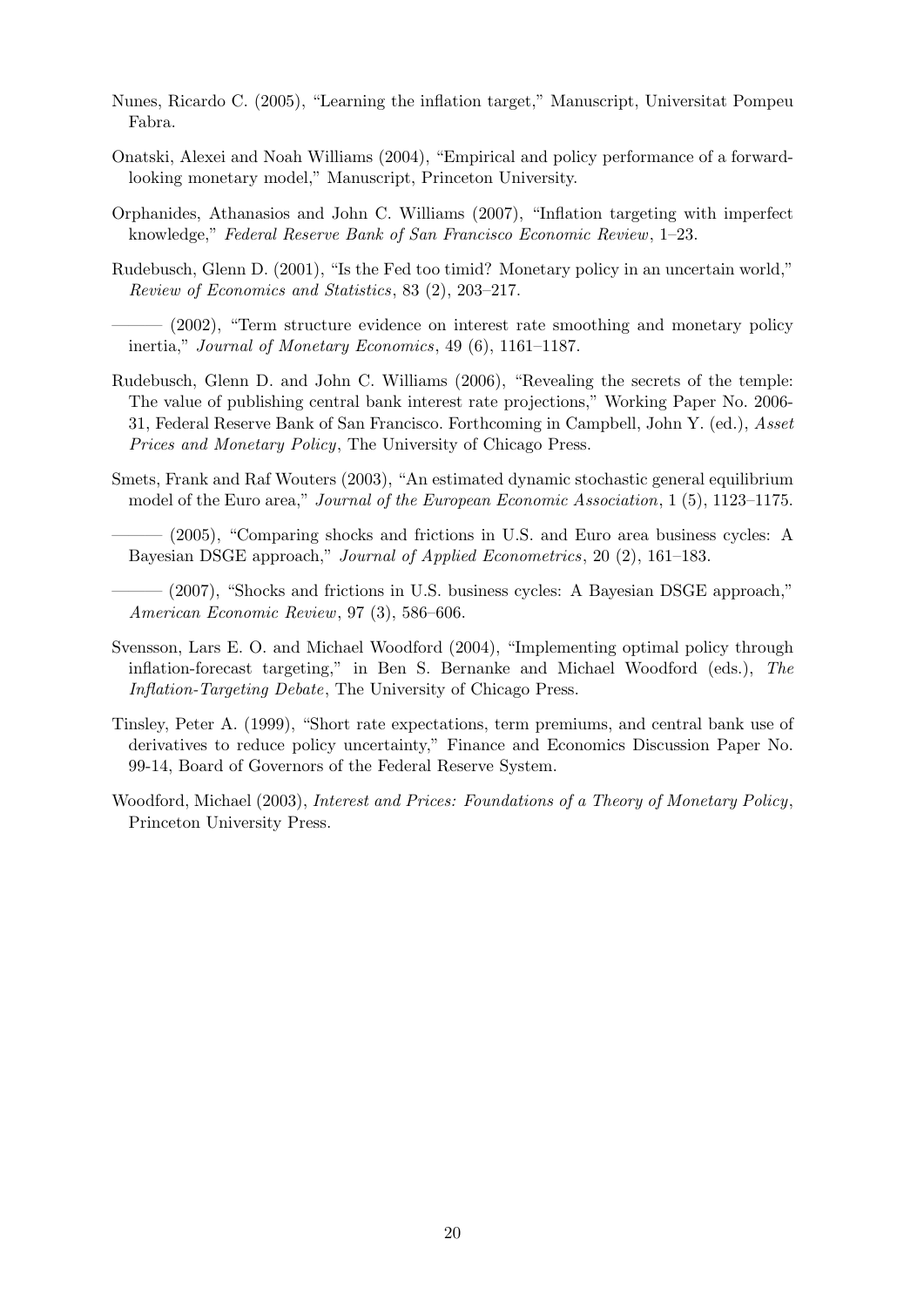| Parameter                                  | Value | Description                                     |
|--------------------------------------------|-------|-------------------------------------------------|
| Calibrated parameters                      |       |                                                 |
| β                                          | 0.99  | Discount factor                                 |
| $\tau$                                     | 0.025 | Depreciation rate of capital                    |
| $\alpha$                                   | 0.30  | Capital share in production                     |
| $k_y$                                      | 8.8   | Capital/output ratio                            |
|                                            | 0.60  | Consumption/output ratio                        |
| $c_y$                                      | 0.5   |                                                 |
| $\lambda_w$                                |       | Average wage markup                             |
| <i>Estimated structural parameters</i>     |       |                                                 |
| $\varphi_i$                                | 6.771 | Investment adjustment cost parameter            |
| $\sigma_c$                                 | 1.353 | Coefficient of relative risk aversion           |
| $\hbar$                                    | 0.573 | Consumption habit parameter                     |
| $\sigma_l$                                 | 2.400 | Elasticity of labor supply                      |
| $\varphi_y$                                | 1.408 | Fixed cost in production                        |
| $\psi$                                     | 0.169 | Elasticity of capital utilization cost function |
| $\xi_w$                                    | 0.737 | Calvo wage parameter                            |
| $\xi_p$                                    | 0.908 | Calvo price parameter                           |
| $\gamma_w$                                 | 0.763 | Rate of wage indexation                         |
| $\gamma_p$                                 | 0.469 | Rate of price indexation                        |
| <i>Estimated autoregressive parameters</i> |       |                                                 |
| $\rho_b$                                   | 0.855 | Preference shock                                |
| $\rho_i$                                   | 0.927 | Investment cost shock                           |
| $\rho_a$                                   | 0.823 | Productivity shock                              |
| $\rho_l$                                   | 0.889 | Labor supply shock                              |
| $\rho_g$                                   | 0.949 | Government spending shock                       |
| <i>Estimated standard deviations</i>       |       |                                                 |
| $\sigma_b$                                 | 0.336 | Preference shock                                |
| $\sigma_i$                                 | 0.085 | Investment cost shock                           |
| $\sigma_q$                                 | 0.604 | Equity premium shock                            |
| $\sigma_a$                                 | 0.598 | Productivity shock                              |
| $\sigma_p$                                 | 0.160 | Price markup shock                              |
| $\sigma_w$                                 | 0.289 | Wage markup shock                               |
| $\sigma_l$                                 | 3.520 | Labor supply shock                              |
| $\sigma_g$                                 | 0.325 | Government spending shock                       |
| $\sigma_*$                                 | 0.017 | Inflation objective                             |
|                                            | 0.081 | Temporary monetary policy shock                 |
| $\sigma_r$                                 |       |                                                 |
| Calibrated monetary policy parameters      |       |                                                 |
| $g_{\pi}$                                  | 2.0   | Coefficient on inflation                        |
| $g_y$                                      | 0.2   | Coefficient on output gap                       |
| $g_r$                                      | 0.9   | Coefficient on lagged interest rate             |
| $\rho_*$                                   | 0.99  | Persistence in inflation objective              |
| $\rho_r$                                   | 0.01  | Persistence in temporary monetary policy shock  |

# Table 1: Parameter values

The estimated parameter values are taken from Smets and Wouters's (2003) estimates (the mode of the estimated posterior distribution) on euro area data from 1980:2 to 1999:4.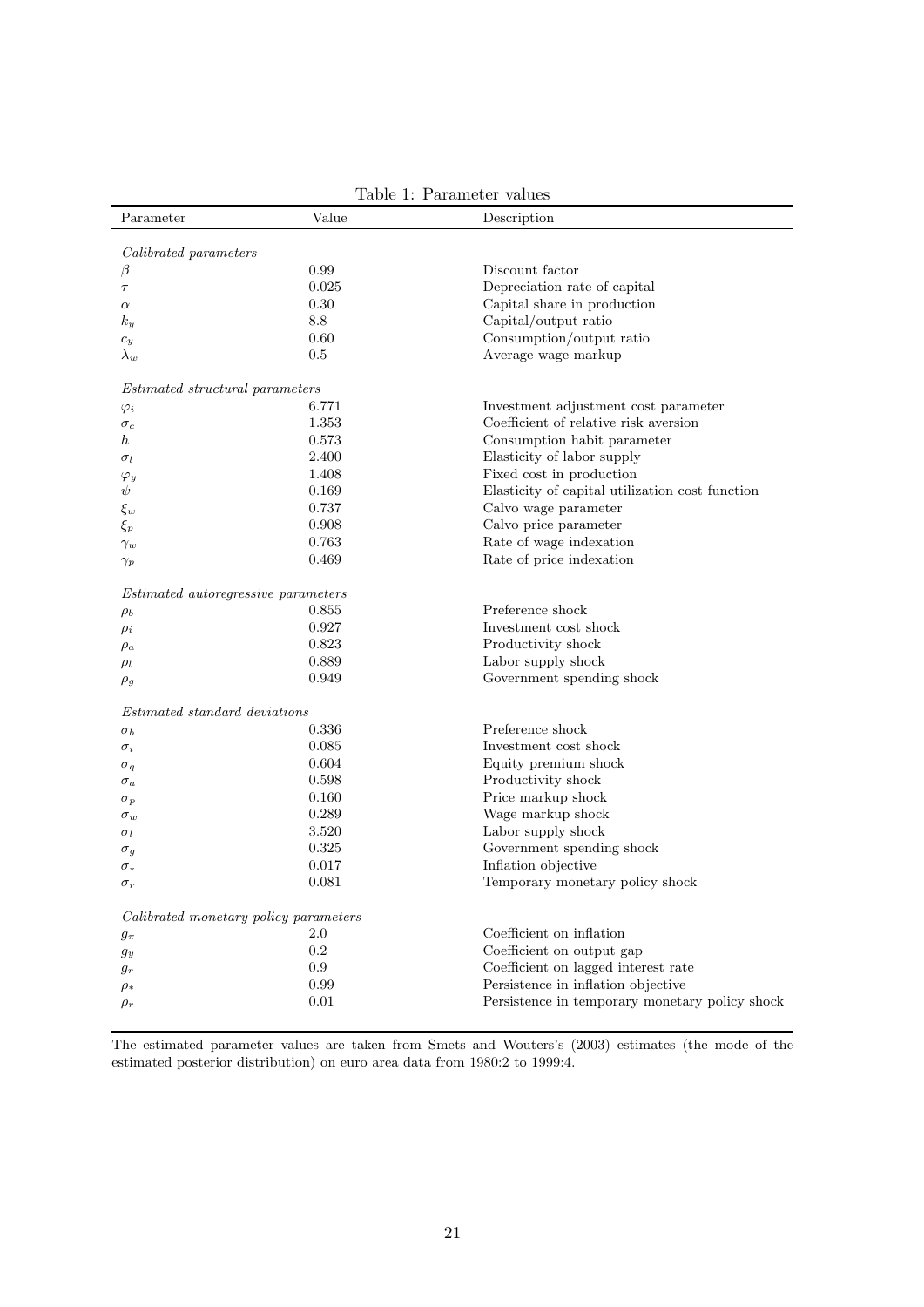|                                                                                   | $C_t$ | $Y_t$        | $I_t$          | $L_t$         | $W_t$          | $\bar{\pi}_t$ | $Y_t - Y_t^n$ | $R_t$        | $\bar{\pi}_t - \bar{\pi}_t^*$ |
|-----------------------------------------------------------------------------------|-------|--------------|----------------|---------------|----------------|---------------|---------------|--------------|-------------------------------|
| (a) Monetary policy shocks only<br>Full information<br>Imperfect information 0.26 | 0.21  | 0.24<br>0.30 | 1.15<br>1.44   | 0.094<br>0.12 | 0.068<br>0.079 | 0.14<br>0.089 | 0.24<br>0.30  | 0.42<br>0.35 | 0.025<br>0.15                 |
| All shocks<br>(b)<br>Full information<br>Imperfect information 6.94               | 6.89  | 7.12<br>7.18 | 77.23<br>77.51 | 3.54<br>3.57  | 1.60<br>1.61   | 1.34<br>1.29  | 3.76<br>3.82  | 1.29<br>1.22 | 1.22<br>1.34                  |

Table 2: Variances of simulated data under full and imperfect information

This table reports simulated variances (averages over 1,000 simulated series of 10,000 observations) in the models with full information and with imperfect information. Inflation and the interest rate are in annualized terms:  $\bar{\pi}_t = 4\pi_t$  and  $\bar{R}_t = 4R_t$ .

Table 3: Variances of simulated data when private agents overestimate the volatility of the inflation target

|                                                                                   | $C_t$ | $Y_t$        | $I_t$          | $L_t$         | $W_t$         | $\bar{\pi}_t$ | $Y_t - Y_t^n$ | $R_t$        | $\bar{\pi}_t - \bar{\pi}_t^*$ |
|-----------------------------------------------------------------------------------|-------|--------------|----------------|---------------|---------------|---------------|---------------|--------------|-------------------------------|
| (a) Monetary policy shocks only<br>Full information<br>Imperfect information 0.52 | 0.21  | 0.24<br>0.64 | 1.15<br>3.26   | 0.094<br>0.27 | 0.068<br>0.14 | 0.14<br>0.43  | 0.24<br>0.64  | 0.42<br>0.61 | 0.025<br>0.36                 |
| $(b)$ All shocks<br>Full information<br>Imperfect information 7.19                | 6.89  | 7.12<br>7.51 | 77.23<br>79.34 | 3.54<br>3.72  | 1.60<br>1.68  | 1.34<br>1.62  | 3.76<br>4.15  | 1.29<br>1.48 | 1.22<br>1.55                  |

This table reports simulated variances (averages over 1,000 simulated series of 10,000 observations) in the models with full information and with imperfect information when private agents overestimate the volatility of the inflation target:  $\hat{\sigma}_* = 5\sigma_*$ . Inflation and the interest rate are in annualized terms:  $\bar{\pi}_t = 4\pi_t$  and  $\bar{R}_t = 4R_t.$ 

|                                             | Simulated variances |       |       |       |       |               |             | Loss  |                               |       |
|---------------------------------------------|---------------------|-------|-------|-------|-------|---------------|-------------|-------|-------------------------------|-------|
|                                             | $C_t$               | $Y_t$ | $I_t$ | $L_t$ | $W_t$ | $\bar{\pi}_t$ | $Y_t-Y_t^n$ | $R_t$ | $\bar{\pi}_t - \bar{\pi}_t^*$ |       |
|                                             |                     |       |       |       |       |               |             |       |                               |       |
| (a) Optimized rule                          |                     |       |       |       |       |               |             |       |                               |       |
| Full info                                   | 7.86                | 9.17  | 92.93 | 3.95  | 1.62  | 1.56          | 1.67        | 3.15  | 1.43                          | 2.580 |
| Imp info, $\hat{\sigma}_* = \sigma_*$       | 7.89                | 9.20  | 93.05 | 3.97  | 1.63  | 1.54          | 1.70        | 3.14  | 1.47                          | 2.639 |
| Imp info, $\hat{\sigma}_* = 5\sigma_*$ 7.94 |                     | 9.23  | 93.13 | 3.98  | 1.63  | 1.61          | 1.73        | 3.15  | 1.49                          | 2.677 |
|                                             |                     |       |       |       |       |               |             |       |                               |       |
| $(b)$ Calibrated rule                       |                     |       |       |       |       |               |             |       |                               |       |
| Full info                                   | 6.89                | 7.12  | 77.23 | 3.54  | 1.60  | 1.34          | 3.76        | 1.29  | 1.22                          | 3.238 |
| Imp info, $\hat{\sigma}_* = \sigma_*$       | 6.94                | 7.18  | 77.51 | 3.57  | 1.61  | 1.29          | 3.82        | 1.22  | 1.34                          | 3.380 |
| Imp info, $\hat{\sigma}_* = 5\sigma_*$ 7.19 |                     | 7.51  | 79.34 | 3.72  | 1.68  | 1.62          | 4.15        | 1.48  | 1.55                          | 3.785 |
|                                             |                     |       |       |       |       |               |             |       |                               |       |

Table 4: Performance of optimized and calibrated monetary policy rules

This table reports simulated variances (averages over 1,000 simulated series of 10,000 observations) in the models with full information and with imperfect information. The optimized rule is the parameterization of the policy rule (11) that minimizes the loss function (19) with  $\lambda_y = 0.5$  and  $\lambda_r = 0.1$  under full information, and is given by  $g_{\pi} = 10.740$ ,  $g_y = 2.159$ ,  $g_r = 0.958$ . The calibrated rule is given by  $g_{\pi} = 2.0$ ,  $g_y = 0.2$ ,  $g_r = 0.9$ .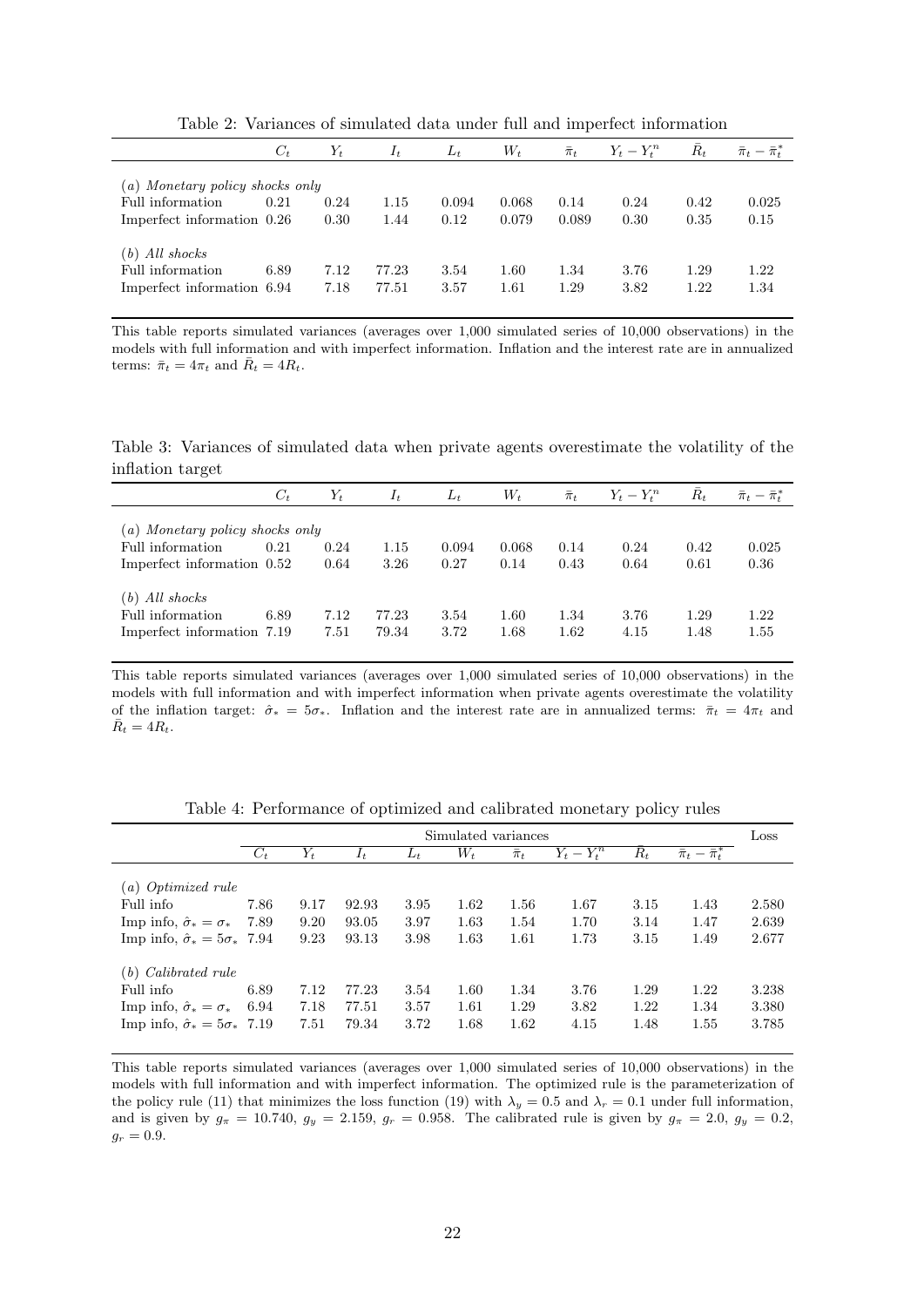|                                                         | Simulated variances |                          |       |                                         |       |  |  |
|---------------------------------------------------------|---------------------|--------------------------|-------|-----------------------------------------|-------|--|--|
|                                                         | $\overline{\pi_t}$  | $\overline{Y_t - Y_t^n}$ | $R_t$ | $\overline{\pi}_t - \overline{\pi}_t^*$ |       |  |  |
|                                                         |                     |                          |       |                                         |       |  |  |
| $(a)$ Full information                                  |                     |                          |       |                                         |       |  |  |
| Optimized rule                                          | 1.56                | 1.67                     | 3.15  | 1.43                                    | 2.580 |  |  |
| Large $q_{\pi}$                                         | 1.51                | 1.76                     | 3.32  | 1.37                                    | 2.586 |  |  |
| Small $g_{\pi}$                                         | 1.62                | 1.57                     | 2.98  | 1.50                                    | 2.588 |  |  |
| Large $g_y$                                             | 1.61                | 1.54                     | 3.26  | 1.48                                    | 2.585 |  |  |
| Small $g_y$                                             | 1.51                | 1.82                     | 3.04  | 1.37                                    | 2.586 |  |  |
| Large $g_r$                                             | 1.66                | 3.10                     | 1.09  | 1.53                                    | 3.196 |  |  |
| Small $g_r$                                             | 1.55                | 1.32                     | 8.86  | 1.42                                    | 2.966 |  |  |
| (b) Imperfect information, $\hat{\sigma}_* = \sigma_*$  |                     |                          |       |                                         |       |  |  |
| Optimized rule                                          | 1.54                | 1.70                     | 3.14  | 1.47                                    | 2.639 |  |  |
| Large $q_{\pi}$                                         | 1.49                | 1.80                     | 3.32  | 1.41                                    | 2.642 |  |  |
| Small $g_{\pi}$                                         | 1.60                | 1.61                     | 2.98  | 1.54                                    | 2.648 |  |  |
| Large $g_y$                                             | 1.59                | 1.57                     | 3.25  | 1.52                                    | 2.640 |  |  |
| Small $g_y$                                             | 1.49                | 1.86                     | 3.03  | 1.41                                    | 2.647 |  |  |
| Large $g_r$                                             | 1.63                | 3.26                     | 1.02  | 1.65                                    | 3.389 |  |  |
| Small $g_r$                                             | 1.54                | 1.33                     | 8.91  | 1.43                                    | 2.988 |  |  |
| (c) Imperfect information, $\hat{\sigma}_* = 5\sigma_*$ |                     |                          |       |                                         |       |  |  |
| Optimized rule                                          | 1.61                | 1.73                     | 3.15  | 1.49                                    | 2.677 |  |  |
| Large $q_{\pi}$                                         | 1.56                | 1.83                     | 3.31  | 1.43                                    | 2.673 |  |  |
| Small $q_{\pi}$                                         | 1.68                | 1.64                     | 3.00  | 1.57                                    | 2.694 |  |  |
|                                                         |                     | 1.60                     |       | 1.54                                    | 2.675 |  |  |
| Large $g_y$                                             | 1.66                |                          | 3.26  |                                         |       |  |  |
| Small $g_y$                                             | 1.56                | 1.89                     | 3.04  | 1.43                                    | 2.689 |  |  |
| Large $g_r$                                             | 2.06                | 3.99                     | 1.27  | 1.98                                    | 4.099 |  |  |
| Small $g_r$                                             | 1.56                | 1.33                     | 8.85  | 1.43                                    | 2.980 |  |  |

Table 5: Performance of alternative monetary policy rules

This table reports simulated variances (averages over 1,000 simulated series of 10,000 observations) in the models with full information and with imperfect information for different parameterizations of the monetary policy rule (11). The optimized rule is the parameterization that minimizes the loss function (19) with  $\lambda_y = 0.5$ ,  $\lambda_r = 0.1$  under full information, and is given by  $g_\pi = 10.740$ ,  $g_y = 2.159$ ,  $g_r = 0.958$ . "Large" and "small" coefficients are  $10\%$  larger or smaller than the optimized coefficients, with the exception of "large  $g_r$ ," which is equal to 0.99.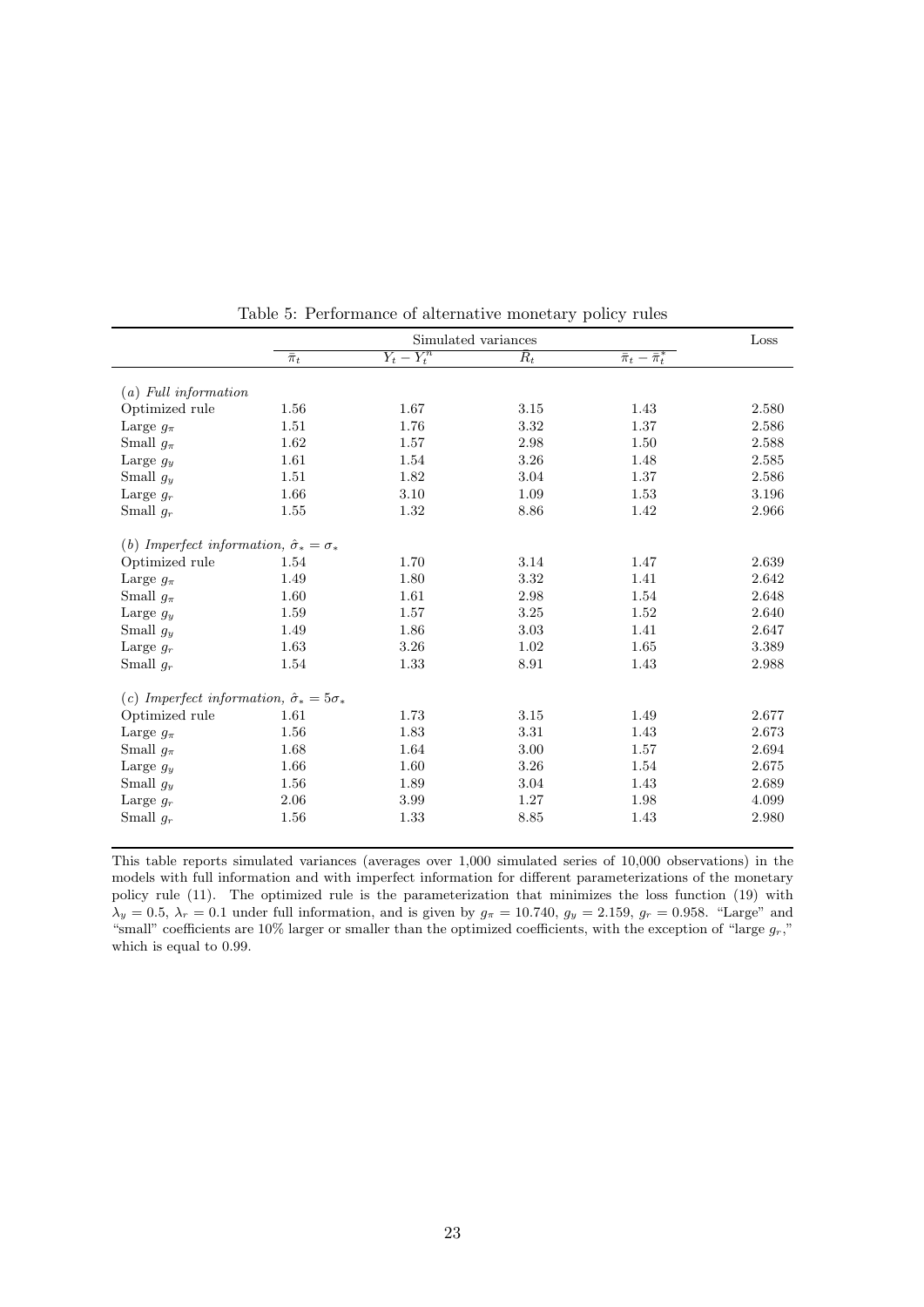

Figure 1: Impulse responses to an inflation target shock

This figure shows impulse responses to a negative innovation (of one standard deviation) to the inflation target  $\pi^*_t$  .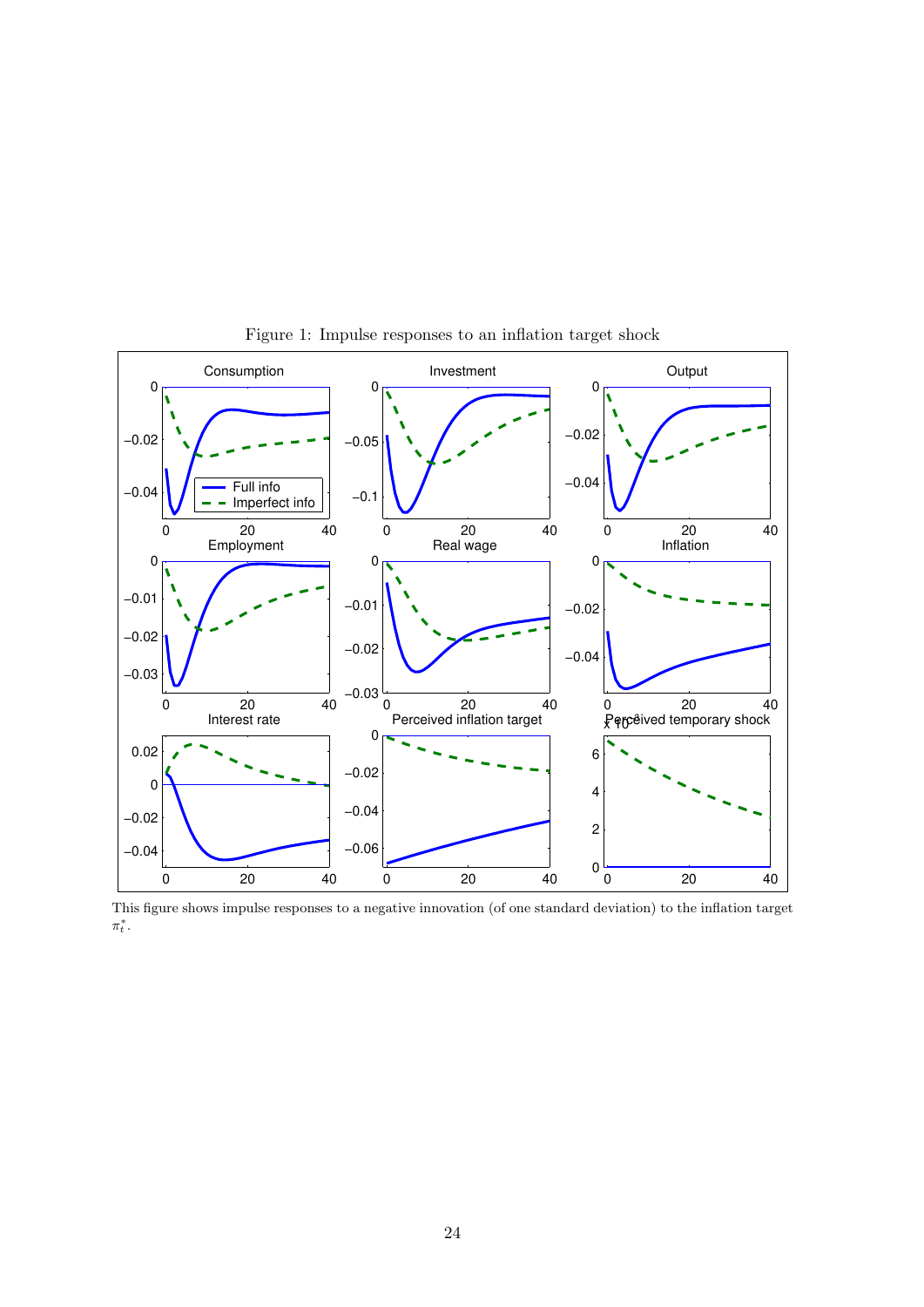

Figure 2: Impulse responses to a temporary monetary policy shock

This figure shows impulse responses to an innovation (of one standard deviation) to the temporary monetary policy shock  $\varepsilon_t^r$ .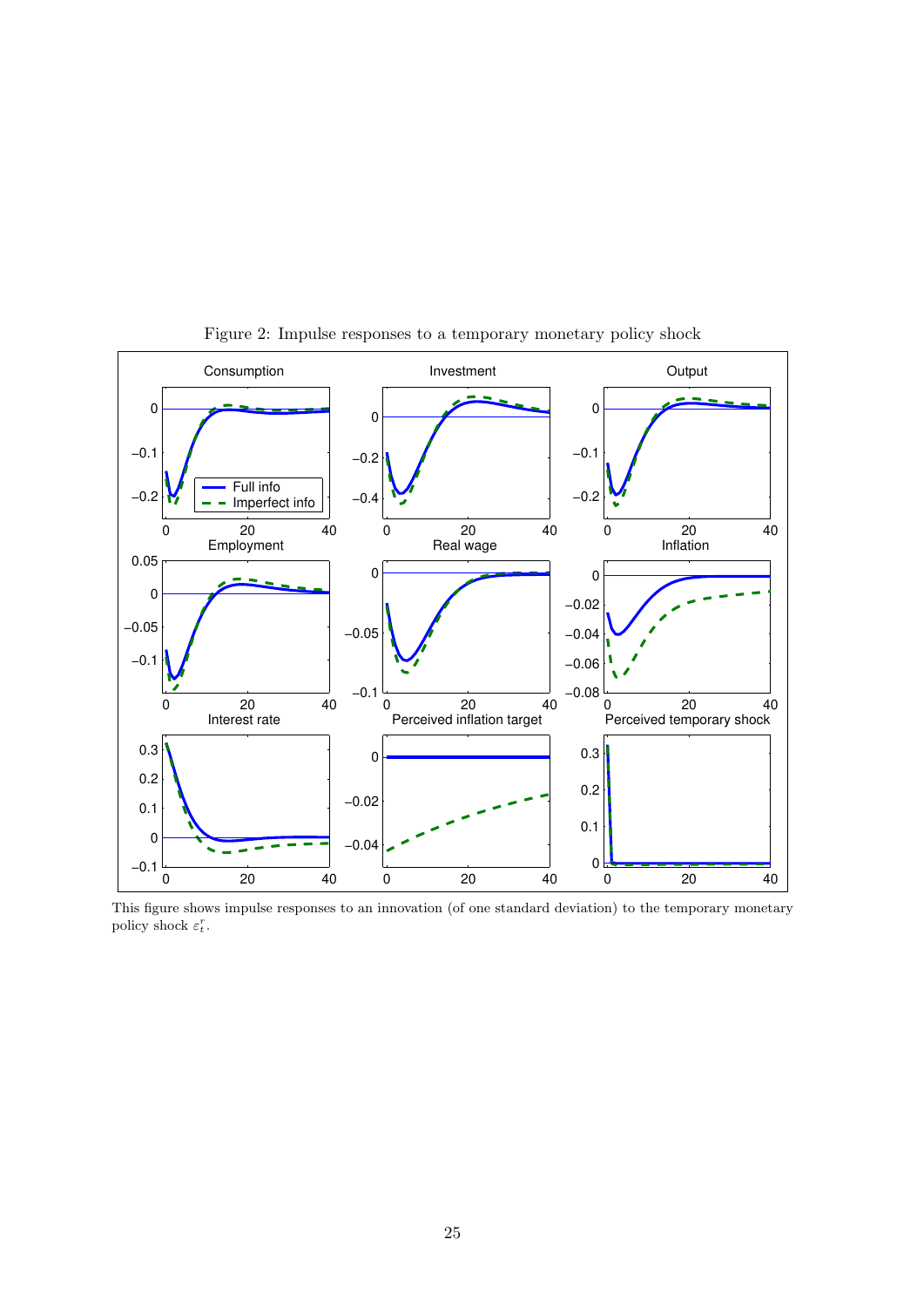

Figure 3: Sensitivity of inflation target forecast to new information

This figure shows the optimal updating coefficient (the Kalman gain) for the inflation target forecast as key parameters vary from the benchmark calibration. Vertical lines denote benchmark values.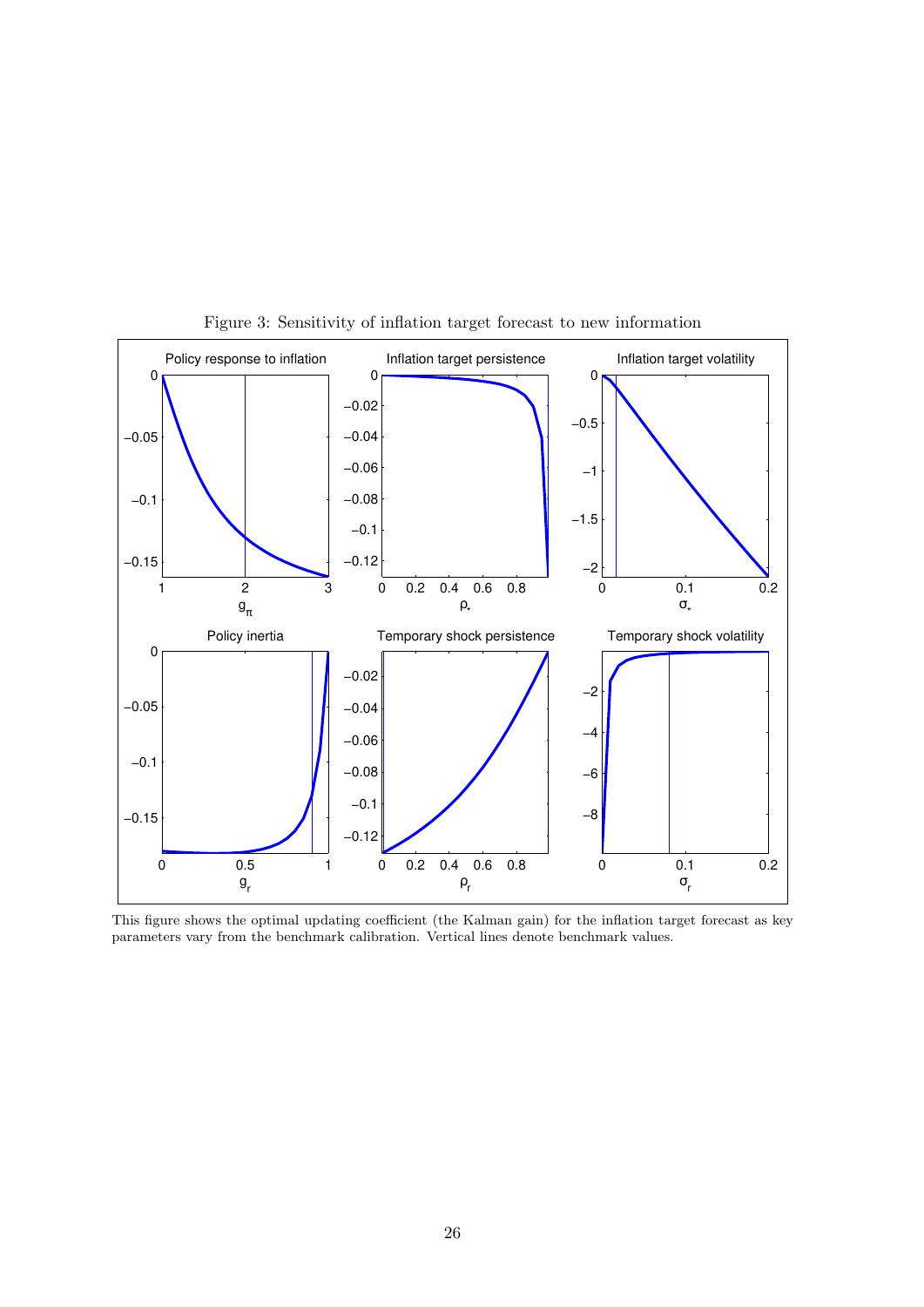

Figure 4: Sensitivity of temporary policy shock forecast to new information

This figure shows the optimal updating coefficient (the Kalman gain, multiplied by 1,000) for the temporary policy shock forecast as key parameters vary from the benchmark calibration. Vertical lines denote benchmark values.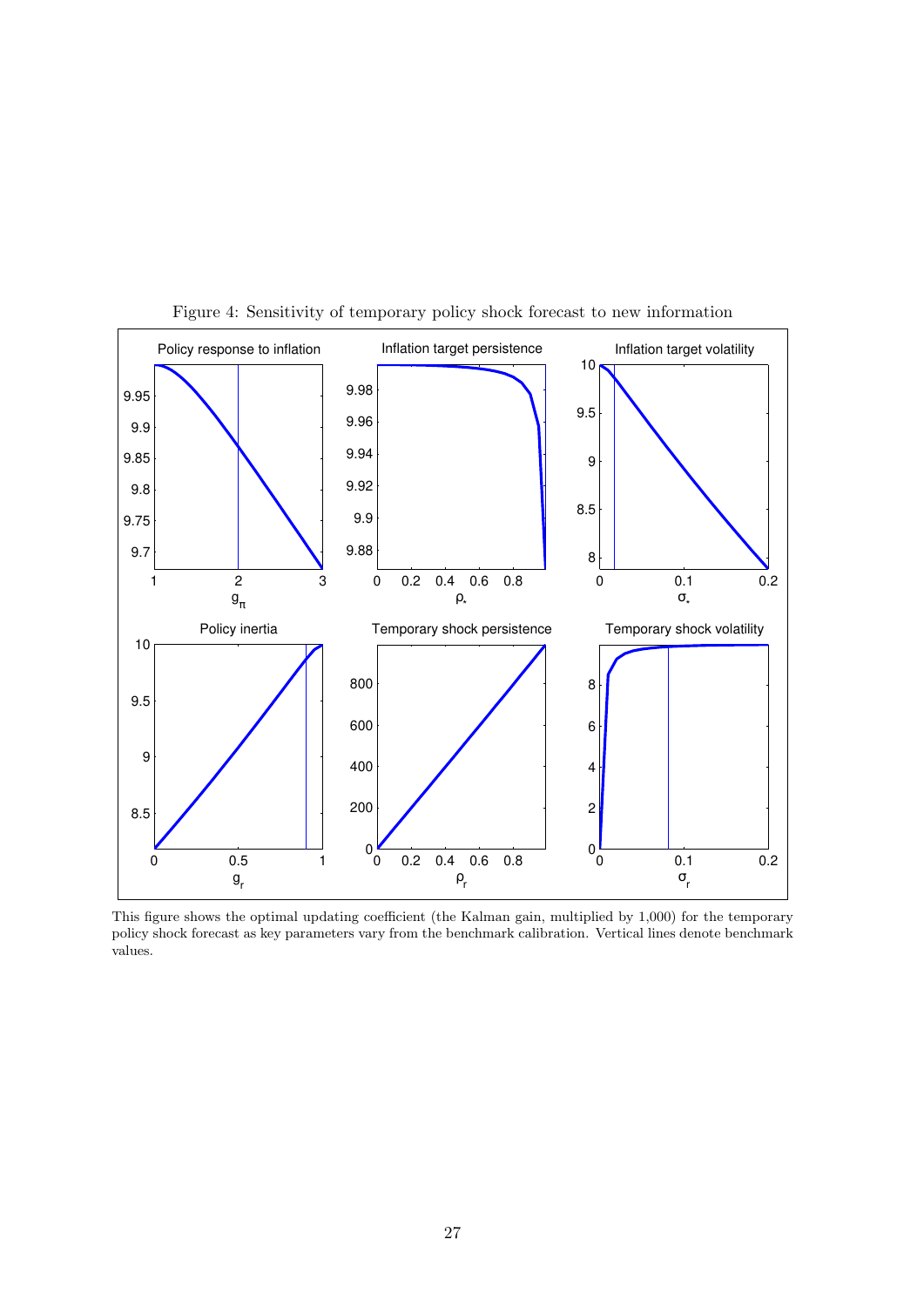

Figure 5: Impulse responses to an inflation target shock when private agents overestimate the volatility of the inflation target

This figure shows impulse responses to a negative innovation (of one standard deviation) to the inflation target  $\pi_t^*$  when private agents overestimate the volatility of the inflation target:  $\hat{\sigma}_* = 5 \sigma_*$ .